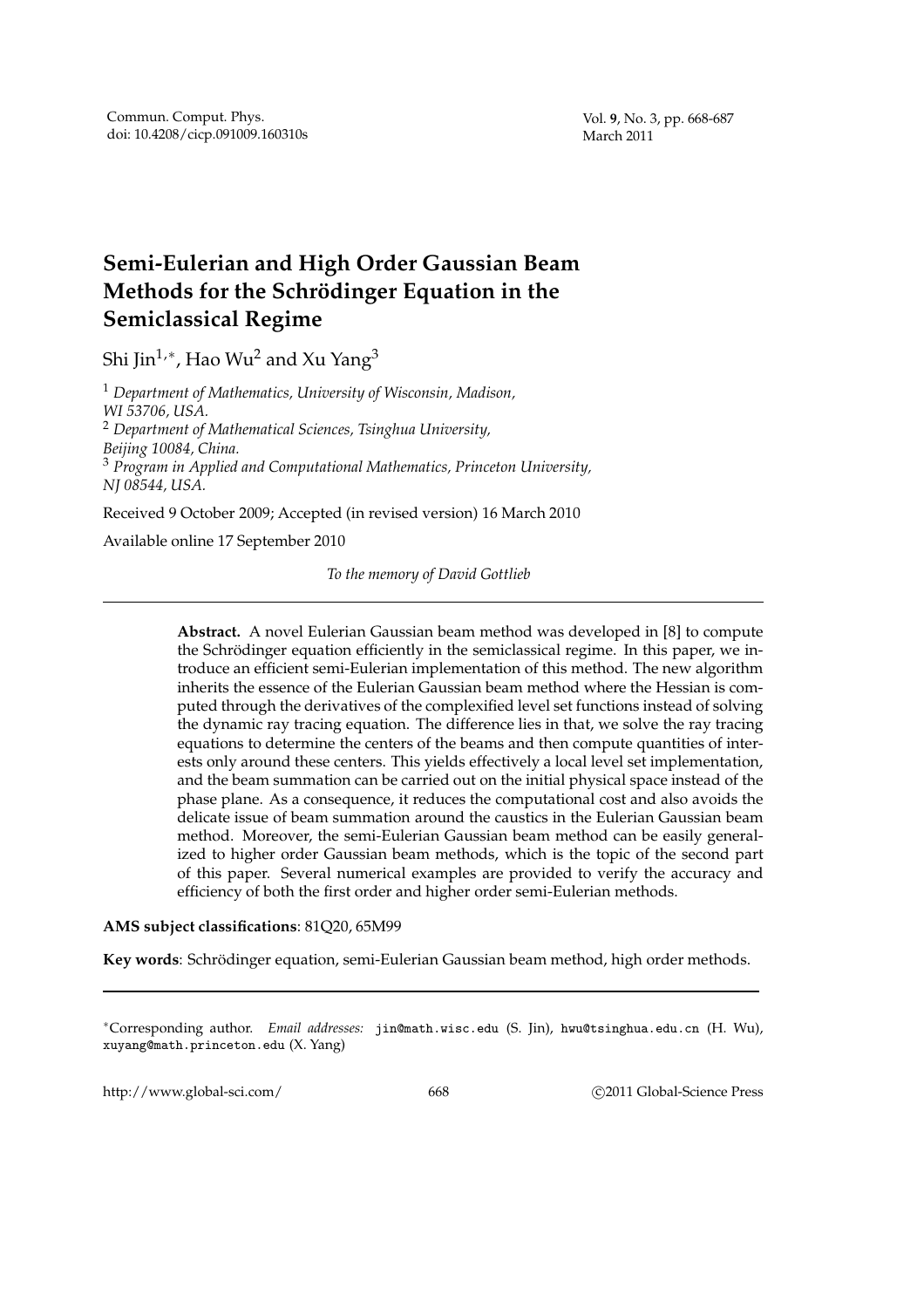# **1 Introduction**

The Schrödinger equation is the fundamental equation in quantum mechanics. The rescaled linear Schrödinger equation can be written as

$$
i\varepsilon \frac{\partial \Psi^{\varepsilon}}{\partial t} + \frac{\varepsilon^2}{2} \Delta \Psi^{\varepsilon} - V(x) \Psi^{\varepsilon} = 0, \qquad x \in \mathbb{R}^n,
$$
\n(1.1)

where  $\Psi^{\varepsilon}(x,t)$  is the wave function,  $V(x)$  is the potential,  $\varepsilon$  is the re-scaled Plank constant that describes the ratio between quantum time/space scale and the macroscopic time/space scale. This scaling corresponds to the so-called semiclassical regime. In this paper, we consider (1.1) with the WKB-initial condition

$$
\Psi^{\varepsilon}(0,\mathbf{x}) = A_0(\mathbf{x}) \exp\left[\frac{iS_0(\mathbf{x})}{\varepsilon}\right].
$$
 (1.2)

The direct numerical simulation of (1.1)-(1.2) has the difficulty that when *ε* is small the wave function  $\Psi^{\varepsilon}(x,t)$  becomes oscillatory of wave length  $\mathcal{O}(\varepsilon)$ . The best direct numerical solver so far is the time splitting spectral method which requires a mesh size of  $\mathcal{O}(\varepsilon)$  [1]. Gaussian beam methods are asymptotic methods for such high frequency waves which allow numerical meshes to be  $\mathcal{O}(\sqrt{\varepsilon})$ , and they outperform the classical geometric optics method in that the Gaussian beam approximations are accurate even around caustics. While the classical Gaussian beam methods are in the Lagrangian framework [2–6, 16, 17], there have been very recent efforts in developing Eulerian Gaussian beam methods [8, 11, 12]. The error analysis on these Eulerian methods and their higher order extension were performed in [13, 14].

For more recent works in Gaussian beam methods the readers are also referred to [15, 19, 20].

We first summarize the Eulerian Gaussian beam method proposed in [8]. Consider the ansatz

$$
\varphi_{eu}^{\varepsilon}(t,x,y,p) = A(t,y,p) \exp\left[\frac{i T(t,x,y,p)}{\varepsilon}\right],
$$
\n(1.3)

where

$$
T(t,x,y,p) = S(t,y,p) + p \cdot (x-y) + \frac{1}{2}(x-y)^{\top} M(t,y,p)(x-y).
$$

Here  $(y, p)$  is defined by the following Hamiltonian system

$$
\frac{\mathrm{d}y}{\mathrm{d}t} = p,\tag{1.4a}
$$

$$
\frac{\mathrm{d}p}{\mathrm{d}t} = -\nabla_y V. \tag{1.4b}
$$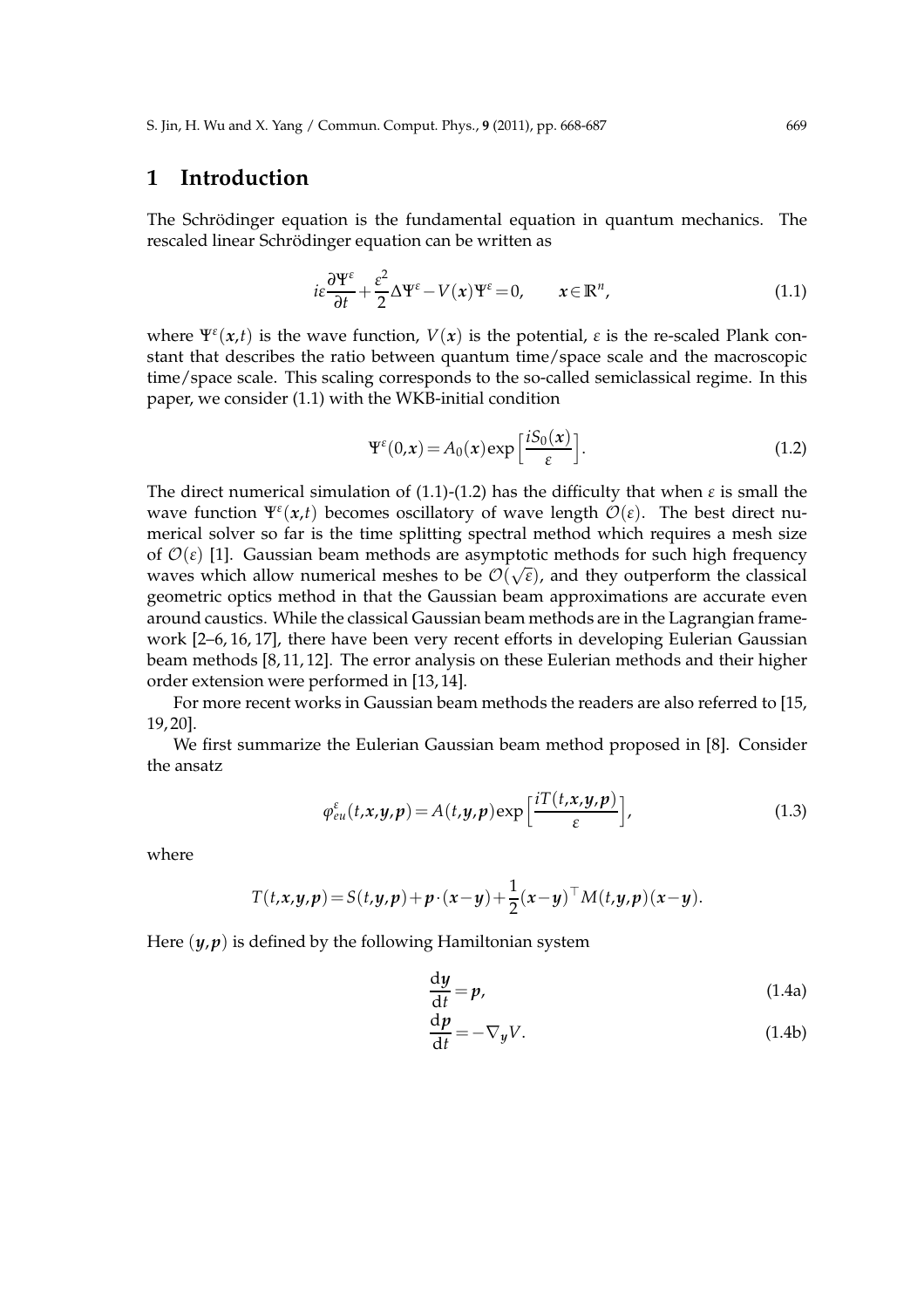Around each ray  $y$  a Gaussian profile of form (1.3) is constructed, with a width of  $\mathcal{O}(\sqrt{\epsilon})$ . The asymptotic wave function is constructed via the following Eulerian Gaussian beam summation over all beams:

$$
\Phi_{eu}^{\varepsilon}(t,x) = \int_{\mathbb{R}^n} \int_{\mathbb{R}^n} \left(\frac{1}{2\pi\varepsilon}\right)^{\frac{n}{2}} r_{\theta}(x-y) \varphi_{eu}^{\varepsilon}(t,x,y,p) \prod_{j=1}^n \delta\big(\text{Re}[\phi_j]\big) \mathrm{d}p \mathrm{d}y,\tag{1.5}
$$

where  $\boldsymbol{\phi} = (\phi_1, \cdots, \phi_n)$  satisfies the Liouville equations

$$
\mathcal{L} = \partial_t + p \cdot \nabla_y - \nabla_y V \cdot \nabla_p,\tag{1.6a}
$$

$$
\mathcal{L}\phi = 0,\tag{1.6b}
$$

with the *complex* initial data

$$
\boldsymbol{\phi}_0(\boldsymbol{y}, \boldsymbol{p}) = -i\boldsymbol{y} + (\boldsymbol{p} - \nabla_{\boldsymbol{y}} S_0). \tag{1.7}
$$

The Hessian *M* is obtained by

$$
M = -(\nabla_p \phi)^{-1} \nabla_y \phi.
$$
 (1.8)

The physical quantities  $u = \nabla_y S$ , *S* and *A* are given by [8, 11]

$$
\phi_j(t, y, p) = 0, \quad \text{at } p = u(t, y), \quad j = 1, \cdots, n,
$$
  

$$
\mathcal{L}S = \frac{1}{2} |\mathbf{p}|^2 - V, \quad \mathcal{L}A = \frac{1}{2} \text{Tr}(MA).
$$

This Eulerian formulation differs from the classical Lagrangian method in two aspects:

• The Hessian (1.8) is computed through the derivatives of the complex-valued level set functions instead of the Riccati equation or the dynamic ray tracing equations. This greatly reduces the number of equations to be solved and consequently simplifies significantly the computational complexity and cost.

• The Eulerian summation integral (1.5) sits in the *y*-*p* plane, while the traditional Lagrangian one is in the  $y_0$ -the initial beam position-plane. As pointed out in [8], the numerical discretization of (1.5) around caustics needs some special care. When there exists a large number of caustics, the implement will be either technically nontrivial or need to introduce some numerical dissipation by discretizing the delta function.

In this paper we develop a semi-Eulerian Gaussian beam method which *inherits* the good property 1 and *improves* the implementation in point 2 of the Eulerian Gaussian beam method. We do a forward ray tracing using (1.4a)-(1.4b) to determine the centers of the beams. Level set functions will only be evaluated around these locations, thus allowing a *local* level set implementation of the Eulerian method, which is significantly less expensive than our original Eulerian method in the phase space [8]. To improve the accuracy of the Gaussian beam summation, we do a backward ray tracing by solving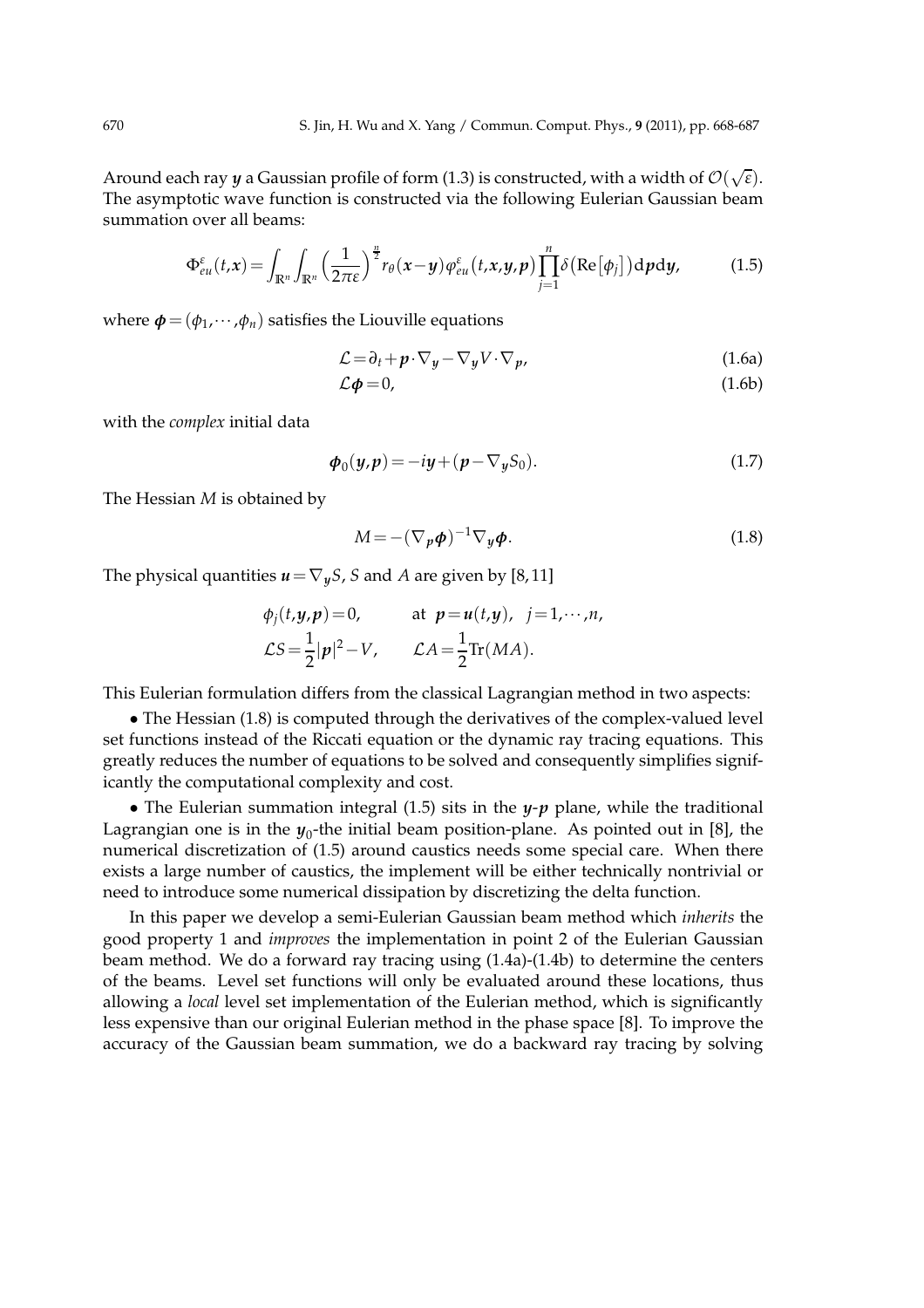(1.4a)-(1.4b) backward in time. The overall cost is slightly bigger than a fully Lagrangian method, but the numerical resolution is much better since it avoids the problem of ray diverging in a full or semi-Lagrangian setting.

We then generalize and study this semi-Eulerian Gaussian beam method to a higher (third) order Gaussian beam method. The higher order Lagrangian Gaussian beam methods were proposed in [18, 21]. The order beyond Hessian in the Taylor expansion of the phase *T* can also be found by derivatives of the complex-valued level set functions in the Eulerian framework [14]. We give the details of a third order Gaussian beam method for the linear Schrodinger equation in both Lagrangian and Eulerian frameworks, and implement the semi-Eulerian method for its efficient computation.

The paper is organized as follows. In Section 2, we introduce the semi-Eulerian Gaussian beam formulation and summarize its properties. The higher order semi-Eulerian Gaussian beam methods are derived and studied in Section 3. Numerical examples are given in Section 4 to test the accuracy and efficiency of the semi-Eulerian Gaussian beam methods. We make some conclusive remarks in Section 5.

# **2 The semi-Eulerian Gaussian beam method**

In this section we first describe the semi-Eulerian Gaussian beam algorithm in details, then we discuss the computation of the amplitude. Finally some advantages of this new method are pointed out.

### **2.1 The semi-Eulerian Gaussian beam algorithm**

Step 1. Solve the *forward* ray tracing equations to obtain the positions of centers of all the discrete beams at time *t*,

$$
\frac{\mathrm{d}y}{\mathrm{d}t} = p,\tag{2.1a}
$$

$$
\frac{\mathrm{d}p}{\mathrm{d}t} = -\nabla_y V,\tag{2.1b}
$$

with the initial conditions

$$
y(0, y_0^j) = y_0^j
$$
,  $p(0, y_0^j) = \nabla_x S_0(y_0^j)$ ,

where  $y^j_0$  $\alpha_{0}^{j}$ ,  $j$  = 1,  $\cdots$  ,  $N_{y_{0}}$  are the equidistant mesh points with mesh size ∆*y*<sub>0</sub>, and  $N_{y_{0}}$  is the number of the beams initially centered at  $y^j_{\ell}$  $\int_0$ . For each *j*, we denote

$$
p_0^j = \nabla_x S_0(y_0^j)
$$
 and  $(y^j, p^j) = (y(t, y_0^j), p(t, y_0^j)).$ 

Then

$$
\boldsymbol{\phi}(t,\mathbf{y}^j,\mathbf{p}^j)=\boldsymbol{\phi}_0(\mathbf{y}_0^j,\mathbf{p}_0^j).
$$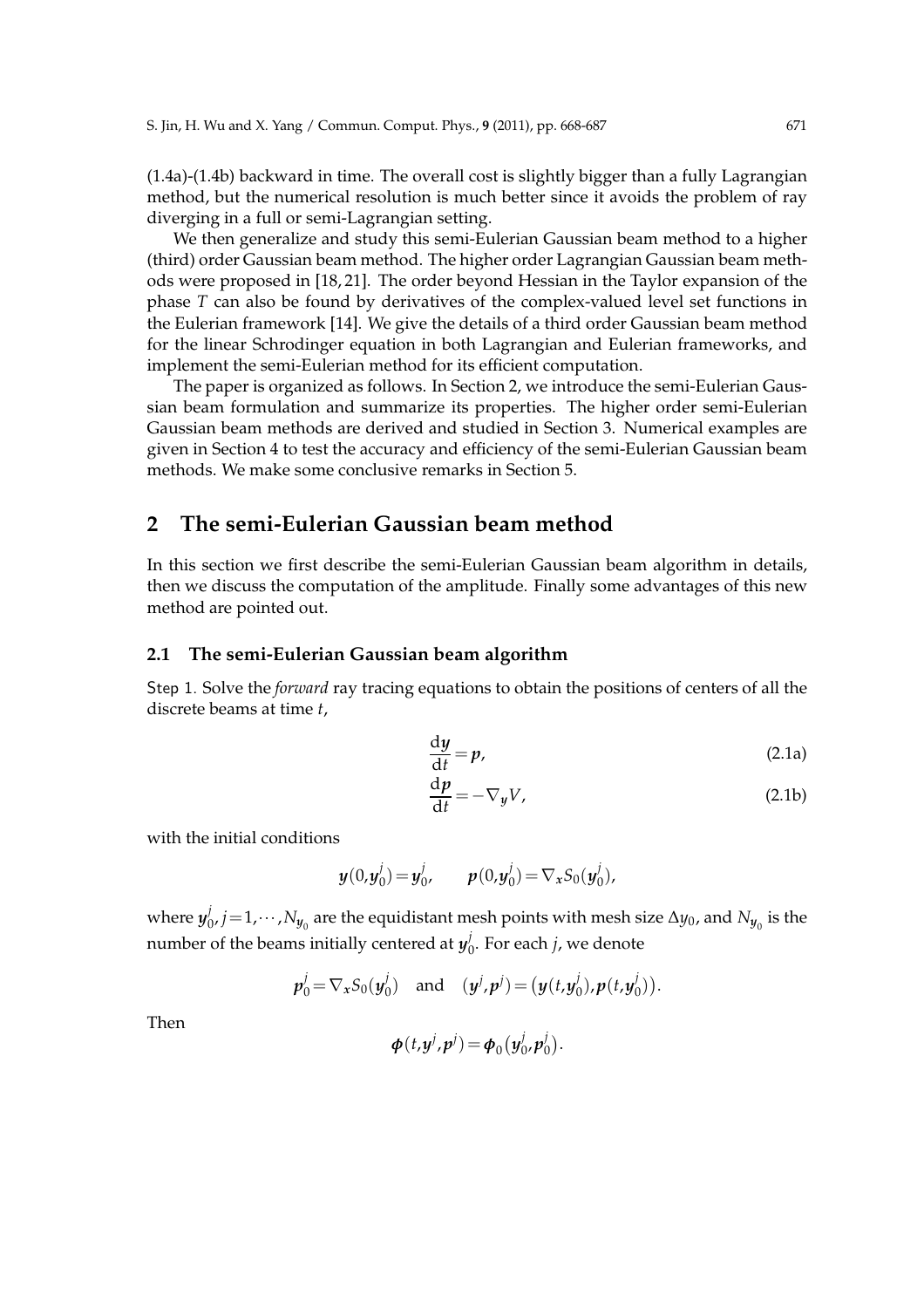The phase function  $S(t, y^j, p^j)$  is obtained by solving the ODE

$$
\frac{dS}{dt} = \frac{1}{2}|\mathbf{p}|^2 - V,\tag{2.2}
$$

with the initial condition

$$
S(0, y_0^j, p_0^j) = S_0(y_0^j).
$$

Step 2. Choose several points  $(y^{j_k}, p^{j_k})$ ,  $k=1,\dots,K$  around  $(y^{j}, p^{j})$  in the *y-p* phase plane, and solve the *backward* ray tracing equations

$$
\frac{\mathrm{d}y}{\mathrm{d}t} = -p,\tag{2.3a}
$$

$$
\frac{\mathrm{d}p}{\mathrm{d}t} = \nabla_y V,\tag{2.3b}
$$

with the initial conditions

*y*(0,*y j*  $p^j(0) = y^{j_k}$ ,  $p(0,y_0^j)$  $j_{0}^{j}) = p^{j_{k}}.$ 

Denote

$$
(\boldsymbol{y}_0^{j_k},\boldsymbol{p}_0^{j_k})=(\boldsymbol{y}(t,\boldsymbol{y}^{j_k}),\boldsymbol{p}(t,\boldsymbol{y}^{j_k})).
$$

Then

$$
\boldsymbol{\phi}(t, y^{j_k}, p^{j_k}) = \boldsymbol{\phi}_0(y_0^{j_k}, p_0^{j_k}).
$$
\n(2.4)

Step 3. Compute  $\nabla_y \phi$  and  $\nabla_p \phi$  at  $(y^j, p^j)$  by applying some finite difference scheme on  $\phi(t, y^j, p^j)$  and  $\phi(t, y^{j_k}, p^{j_k})$ , where  $j = 1, \dots, N_{y_0}$ ,  $k = 1, \dots, K$ .

Step 4. Compute the Hessian *M* by (1.8) and *A* at  $(y^j, p^j)$  by

$$
\frac{\mathrm{d}A}{\mathrm{d}t} = -\frac{1}{2}\mathrm{tr}(M)A,\tag{2.5}
$$

with the initial condition

$$
A(0,y^j,p^j)=A_0(y_0^j).
$$

Since solving (2.5) also needs the information of the Hessian *M* at previous time steps, we give several detailed options for computing *A* below in Section 2.2.

Step 5. The approximate Gaussian beam solution is given by the following discrete summation formula,

$$
\Phi_{se}^{\varepsilon}(t,x) = \sum_{j=1}^{N_{y_0}} \left(\frac{1}{2\pi\varepsilon}\right)^{\frac{n}{2}} r_{\theta}(x-y^j) \varphi_{se}^{\varepsilon}(t,x,y^j,p^j) \Delta y_0, \tag{2.6}
$$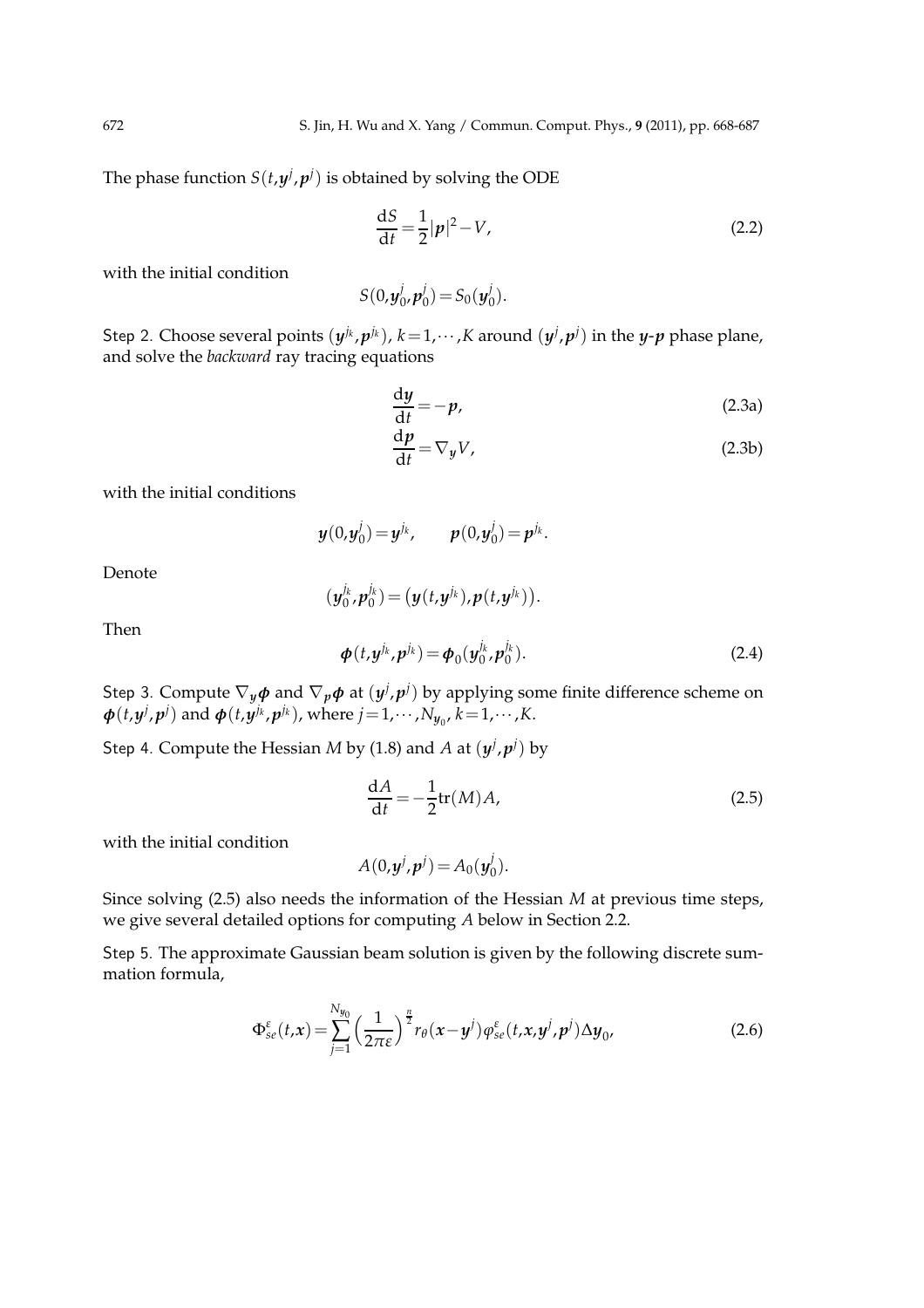with  $r_{\theta} \in C_0^{\infty}$  $\int_0^\infty (\mathbb{R}^n)$ ,  $r_\theta \ge 0$ , a truncation function with  $r_\theta \equiv 1$  in a ball of radius  $\theta > 0$  about the origin and

$$
\varphi_{se}^{\varepsilon}(t, x, y^{j}, p^{j}) = A(t, y^{j}, p^{j}) \exp\left[\frac{i T(t, x, y^{j}, p^{j})}{\varepsilon}\right],
$$
\n(2.7)

where

$$
T(t,x,y^j,p^j) = S(t,y^j,p^j) + p^j \cdot (x-y^j) + \frac{1}{2}(x-y^j)^\top M(t,y^j,p^j)(x-y^j).
$$

### **2.2 Computing the amplitude** *A*

Method 1. Solving (2.5) with some ODE solver.

**Remark 2.1.** Because *T* is divided by  $\varepsilon$  in (2.7) and each *x*-*y* contributes  $\mathcal{O}(\sqrt{\varepsilon})$ , the time step for step 2 and step 4 (computing *M* and *A*) is larger than for step 1. For example, if we use a fourth order scheme and require the accuracy to be  $\mathcal{O}(\varepsilon^2)$ , then the time step for (2.3a)-(2.3b) and (2.5) is  $\mathcal{O}(\sqrt{\epsilon})$ , while the time step for (2.1a)-(2.2) is  $\mathcal{O}(\epsilon^{3/4})$ . Note that the computation of *M* only needs time step to be  $\mathcal{O}(\sqrt{\varepsilon})$  since it is being multiplied by terms of order  $|x-y|^2 = \mathcal{O}(\varepsilon)$ . In general, if we use an *s*<sub>1</sub>-th order numerical scheme and require the accuracy to be  $\mathcal{O}(\varepsilon^{s_2})$ , the time step for (2.3a)-(2.3b) and (2.5) is  $\mathcal{O}(\varepsilon^{s_2/s_1})$  and the time step for (2.1a)-(2.2) is  $\mathcal{O}(\varepsilon^{(s_2+1)/s_1})$ .

Denote  $\Delta t_R$  as the time step for solving (2.3a)-(2.3b) and (2.5) and  $t^{\ell} = \ell \Delta t_R$ ,  $\ell = 1, \dots, L$ , then to solve (2.3a)-(2.3b) and (2.5) numerically one only needs the information of the Hessian *M* for each  $t^{\ell}$  which could be computed by one of the following two options:

• Option A. First solve (2.1a)-(2.1b) starting at  $(y_0^j)$ 0 ,*p j*  $\binom{1}{0}$  up to the time  $t^L$  and record  $(y^{j,\ell}, p^{j,\ell})$  at each  $t^{\ell}$ ,  $\ell = 1, \dots, L$ , then we choose the points  $(y^{j_{k},\ell}, p^{j_{k},\ell})$ ,  $k = 1, \dots, K$ around  $(y^{j,\ell}, p^{j,\ell})$ . Next compute  $(y_0^{j_{k},\ell})$  $\int_0^{j_k,\ell} p_0^{j_k,\ell}$  $\int_0^{k\ell}$  by solving (2.3a)-(2.3b) with the initial point  $(y^{j_k, \ell}, p^{j_k, \ell})$  at time  $t^{\ell}$  and get  $\phi(t^{\ell}, y^{j_k, \ell}, p^{j_k, \ell})$  by (2.4), i.e.,

$$
\boldsymbol{\phi}\big(t^{\ell},\mathbf{y}^{j_{k},\ell},\mathbf{p}^{j_{k},\ell}\big)=\boldsymbol{\phi}_{0}\big(\mathbf{y}_{0}^{j_{k},\ell},\mathbf{p}_{0}^{j_{k},\ell}\big).
$$

Finally the Hessian  $M(t^{\ell}, y^{j,\ell}, p^{j,\ell})$  is computed by (1.8) using some difference scheme on  $\phi(t^{\ell}, y^{j_{k}, \ell}, p^{j_{k}, \ell}), k = 1, \cdots, K$ . Note that since for each  $(y^{j_{k}, \ell}, p^{j_{k}, \ell}),$  solving (2.3a)-(2.3b) is independent of each other, one could make use of the parallel algorithms to reduce the computing time.

• Option B. The difference between this option and Option A lies in that, we compute the Hessian adaptively. That is, solve (2.3a)-(2.3b) with the initial point  $(y^{j_k,\ell+1}, p^{j_k,\ell+1})$  for a time interval  $\Delta t_R$  and denote the solution as  $(\tilde{y}^{j_k,\ell}, \tilde{p}^{j_k,\ell})$ . Then  $\psi$  *we obtain*  $\phi(t^{\ell}, \tilde{y}^{j_k,\ell}, \tilde{p}^{j_k,\ell})$  *from*  $\phi(t^{\ell}, y^{j_k,\ell}, p^{j_k,\ell})$  *by numerical interpolations, which* gives

$$
\boldsymbol{\phi}\left(t^{\ell+1},\mathbf{y}^{j_k,\ell+1},\boldsymbol{p}^{j_k,\ell+1}\right) = \boldsymbol{\phi}\left(t^{\ell},\tilde{\mathbf{y}}^{j_k,\ell},\tilde{\boldsymbol{p}}^{j_k,\ell}\right)
$$

by (2.4).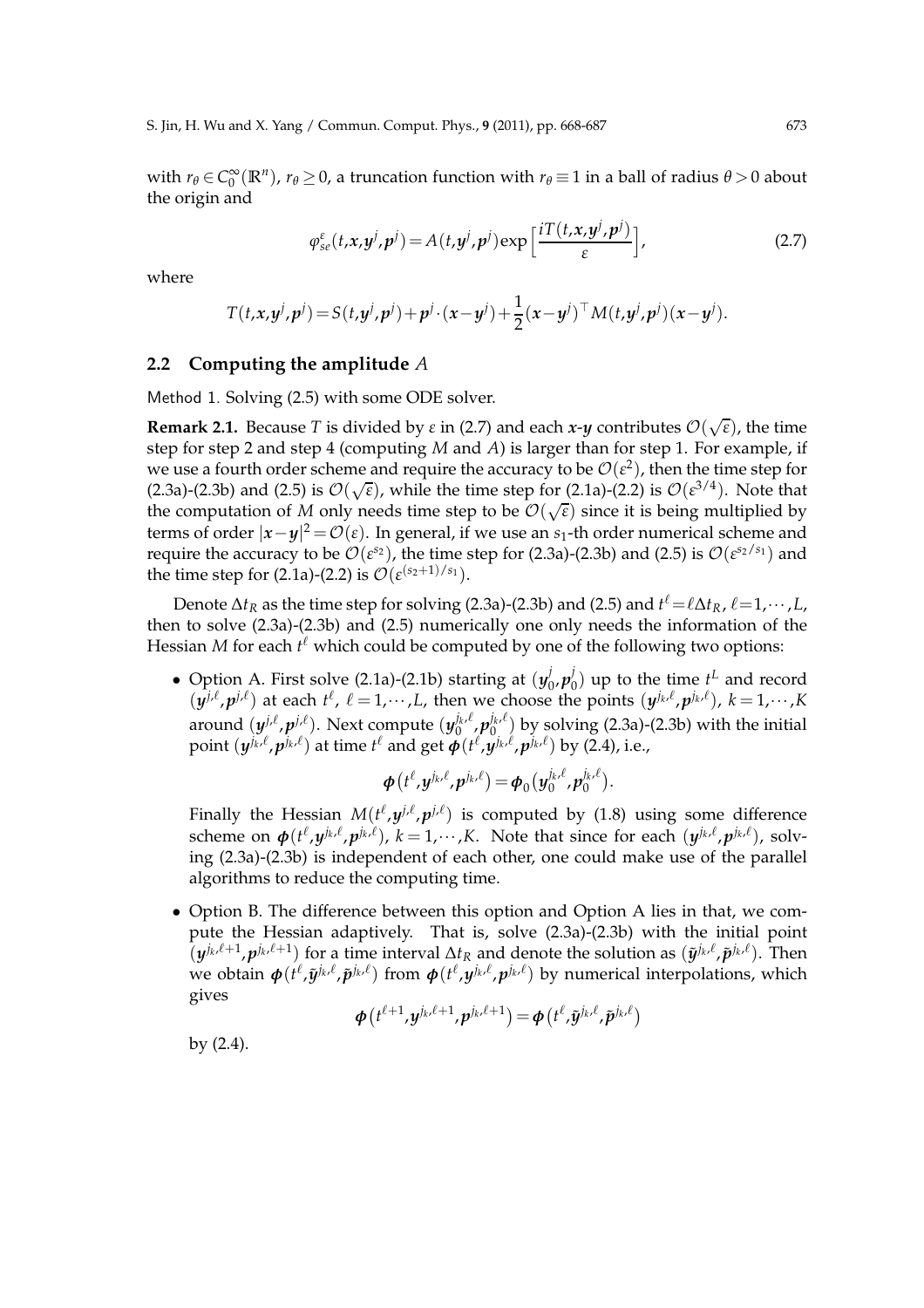**Remark 2.2.** Option A is easy to implement but more computationally expensive than Option B, while in Option B how to choose the points  $(y^{j_k, \ell}, p^{j_k, \ell})$ ,  $k = 1, \dots, K$  and do the adaptive interpolation efficiently is technically complicated.

Method 2. Numerical integration using the Gauss quadrature points on time. Eq. (2.5) can be written as

$$
A(t, y^{j}, p^{j})
$$
  
=  $A_0(y_0^{j}, p_0^{j}) \exp\left(-\frac{1}{2} \int_0^t \text{Tr}M(s, y^{j,s}, p^{j,s}) ds\right)$   
=  $A_0(y_0^{j}, p_0^{j}) \exp\left(-\frac{1}{2} \sum_{m_1=1}^{M_1} \int_{t^{m_1-1}}^{t^{m_1}} \text{Tr}M(s, y^{j,s}, p^{j,s}) ds\right)$   
 $\approx A_0(y_0^{j}, p_0^{j}) \exp\left\{-\frac{1}{2} \sum_{m_1=1}^{M_1} \left[ \sum_{m_2=1}^{M_2} \omega_{m_1, m_2} \text{Tr}\left(M(s, y^{j,t^{m_1, m_2}}, p^{j,t^{m_1, m_2}})\right) \right] \right\}.$ 

Here

$$
t^{m_1} = \frac{m_1 t}{M_1}, \quad m_1 = 0, \cdots, M_1
$$

make an equidistant partition  $[t^{m_1-1}, t^{m_1}]$  of time interval [0,*t*].  $t^{m_1,m_2}$  are Gauss quadrature points in the interval  $[t^{m_1-1}, t^{m_1}]$ , and the coefficients  $\omega_{m_1,m_2}$  are the corresponding Gauss quadrature weights. The Hessian  $M(t^{\ell}, y^{j,t^{m_1,m_2}}, p^{j,t^{m_1,m_2}})$  can be computed by the method described in Option A of Method 1.

Method 3. Conservation of the density. The amplitude *A* can also be computed by

$$
A = \left(\det(\nabla_p \phi)^{-1} f\right)^{\frac{1}{2}},\tag{2.8}
$$

where *f* satisfies

$$
\frac{\mathrm{d}f}{\mathrm{d}t} = 0,\tag{2.9}
$$

with the initial condition

$$
f_0(\boldsymbol{y},\boldsymbol{p})=A_0^2(\boldsymbol{y},\boldsymbol{p}).
$$

Eq. (2.9) may be solved in the same way as how we get  $\phi$  in Step 1 but with a larger time step (like the one for getting *M* and *A*). However, since *φ* is complexified, the amplitude *A* in (2.8) is a multi-valued function with single-valued branches. To determine which branch *A* lies in, we define

$$
\det(\nabla_p \phi) = r e^{i\eta}, \qquad r \in \mathbb{R}^+, \quad \eta \in \mathbb{R},
$$

and rewrite (2.8) as

$$
A = A_0 e^{-\frac{1}{2}(\ln r + i\eta)} = A_0 e^{-\frac{\ln r}{2} - \frac{i\eta}{2}}.
$$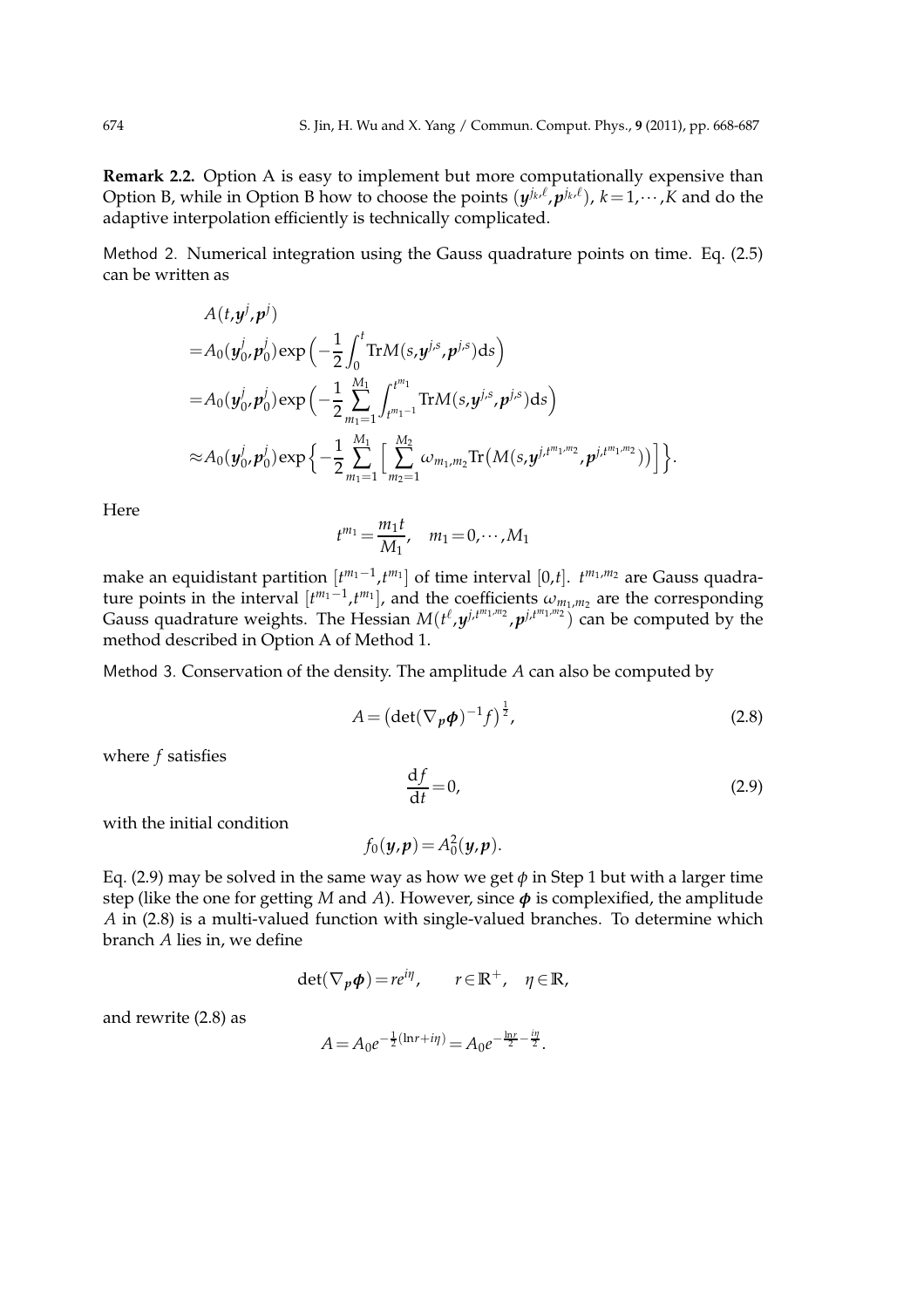By cutting the complex plane along the negative real axis, one knows that the two branches of *A* are determined by

$$
\eta \in (-\pi + 4m\pi, \pi + 4m\pi) \quad \text{and} \quad \eta \in (\pi + 4m\pi, 3\pi + 4m\pi), \quad m \in \mathbb{Z},
$$

which correspond to

$$
\arg A \in \left(-\frac{\pi}{2}, \frac{\pi}{2}\right) \quad \text{and} \quad \arg A \in \left(\frac{\pi}{2}, \frac{3\pi}{2}\right),
$$

respectively. On the complex plane, initially  $(r, \eta) = (1,0)$  according to (1.7), then every time it crosses the negative real axis, *A* gains a phase shift of  $exp(i\pi)$ . Therefore as used in [8], one may take the branch arg $A \in (-\pi/2, \pi/2)$  in (2.8) to compute A for a *short* time (i.e., before the first time  $(r,\eta)$  crosses the negative real axis). However, when the evolution time is *long*, the trajectory of  $(r, \eta)$  could become very complicated that one may not be able to decide which branch of *A* should be taken in (2.8).

**Remark 2.3.** Method 2 is more computationally efficient that Method 1 due to the higher order accuracy and less points required for the Gauss quadrature for evaluating the integral. However, Method 1 can be more easily generalized to the higher order semi-Eulerian Gaussian beam method as we will see in the next section. Method 3 works better than the other two for short time, but becomes more complicated in long time.

#### **2.3 The advantages of the semi-Eulerian Gaussian beam method**

1. It inherits from the Eulerian Gaussian beam method that the Hessian is computed by the derivatives of the level set functions (1.8) instead of the Riccati equation (or the dynamic ray tracing equations). This greatly reduces the number of equations to be solved.

2. The choice of the points  $(y^{j_k}, p^{j_k})$ ,  $k = 1, \cdots, K$  for computing  $\nabla_y \phi$  and  $\nabla_p \phi$  is totally flexible, depending on the numerical difference scheme to be used and the accuracy requirement. For example, the points  $(y^{j_k}, p^{j_k})$  can be picked equidistantly to  $(y^{j}, p^{j})$  so that the central difference scheme can be applied. Moreover, this allows computing the level set functions locally by (2.3a)-(2.4), thus providing a *local level set implementation* of the Eulerian Gaussian beam method of [8].

3. Moreover, since the computation of  $\boldsymbol{\phi}(t, y^j, p^j)$ ,  $j = 1, \dots, N_{y_0}$  is independent of each other, one may use parallel computations. In other words, this semi-Eulerian Gaussian beam method increases the algorithm's parallellizability compared to the traditional Lagrangian method, because when solving the Riccati equation or the dynamic ray tracing system, it couples all the  $n^2$  components of the Hessian so that each of the components can not be parallel solved.

4. Since ∆*y*<sup>0</sup> is uniform, thus this method offers a better numerical resolution around caustics than the semi-Lagrangian method of [12], and avoids the complicated treatment near the caustics of the method in [8] in the Gaussian beam summation (1.5).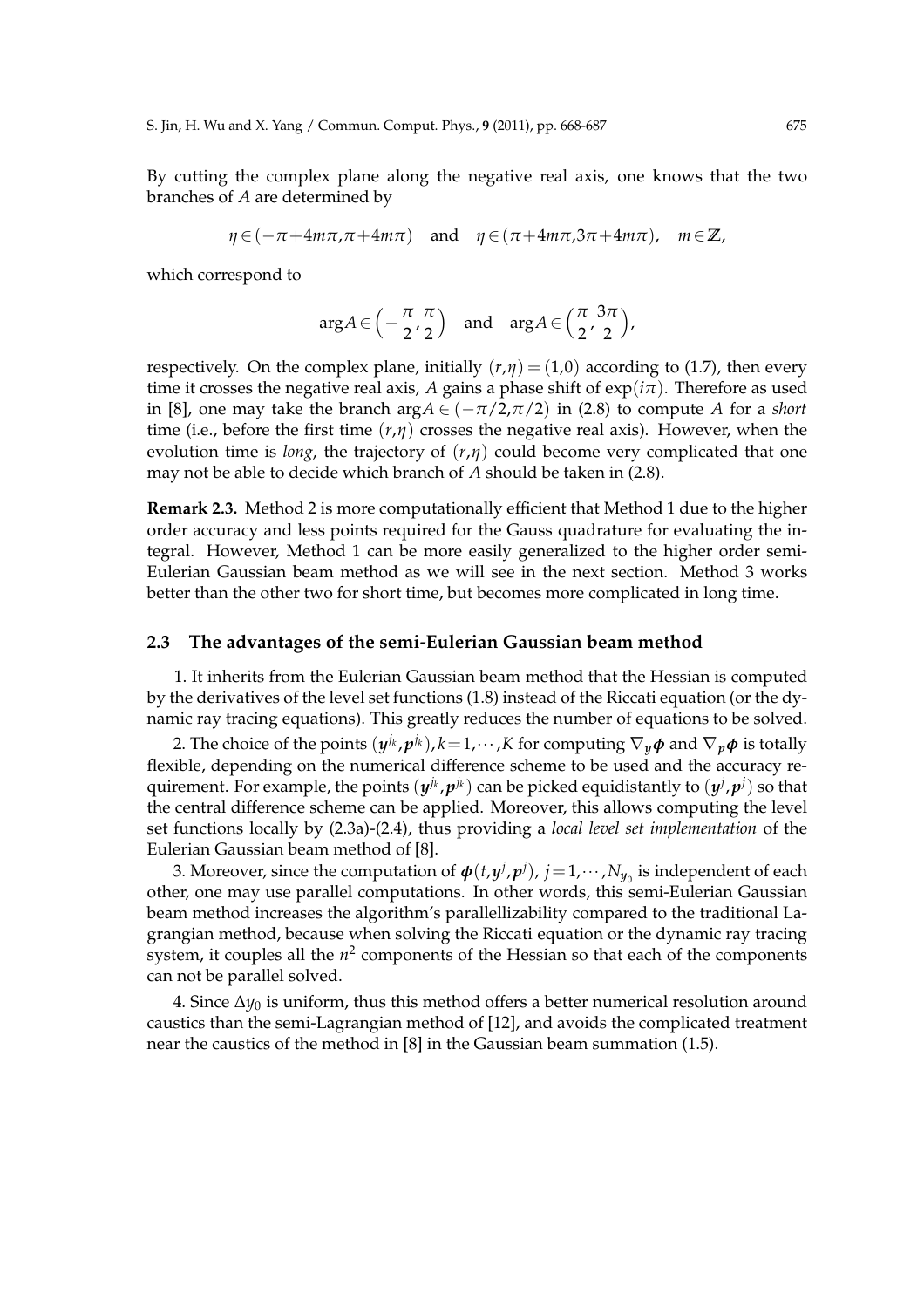# **3 Higher order Gaussian beam formulation**

In this section we turn to the higher order semi-Eulerian Gaussian beam methods. To give a better illustration we only describe the idea in the one dimensional case up to the third order accuracy, while the derivation of the formulation with a higher order accuracy and in higher dimension is essentially similar but intricately involve with higher order derivatives and higher dimensional tensors. Since so far there is no detailed derivation of the higher order Eulerian Gaussian beam formulation, we arrange this section by the following sequence:

- 1. First, we briefly review the third order Lagrangian formulation for the Schrödinger equation as presented in [21]. By introducing some new quantities, we rewrite the equations for the higher order Hessians which will be helpful for the derivation of the Eulerian formulation. The stability properties of the amplitude equations which will be used in the semi-Eulerian formulation are discussed.
- 2. Then we derive the third order Eulerian formulation systematically.
- 3. Finally we introduce the third order semi-Eulerian algorithm.

### **3.1 Lagrangian formulation**

Write the third order Lagrangian Gaussian beam ansatz as

$$
\varphi_{la}(t,x,y_0) = A(t,x,y) \exp\left[\frac{iT(t,x,y)}{\varepsilon}\right],\tag{3.1}
$$

where  $y = y(t, y_0)$ , *A* and *T* are given by the following expressions

$$
A(t,x,y) = A_0(t,x,y) + \frac{\varepsilon}{i}A_1(t,x,y)
$$
  
=  $\left(A_{00}(t,y) + (x-y)A_{01}(t,y) + \frac{1}{2}(x-y)^2A_{02}(t,y)\right) + \frac{\varepsilon}{i}A_{10}(t,y),$  (3.2a)

$$
T(t,x,y) = T_0(t,y) + (x-y)T_1(t,y) + \frac{1}{2}(x-y)^2T_2(t,y) + \frac{1}{6}(x-y)^3T_3(t,y) + \frac{1}{24}(x-y)^4T_4(t,y).
$$
\n(3.2b)

Then one has (cf. [18, 21])

$$
\frac{dy}{dt} = T_1(t, y), \qquad \frac{dT_0}{dt} = \frac{1}{2}T_1^2 - V, \qquad \frac{dT_1}{dt} = -V_x, \qquad (3.3a)
$$

$$
\frac{dT_2}{dt} = -T_2^2 - V_{xx}, \quad \frac{dT_3}{dt} = -3T_2T_3 - V_{xxx}, \quad \frac{dT_4}{dt} = -4T_2T_4 - 3T_3^2 - V_{xxxx}, \tag{3.3b}
$$

$$
\frac{dA_{00}}{dt} = -\frac{1}{2}T_2A_{00}, \quad \frac{dA_{01}}{dt} = -\frac{1}{2}T_3A_{00} - \frac{3}{2}T_2A_{01},\tag{3.3c}
$$

$$
\frac{dA_{02}}{dt} = -\frac{1}{2}T_4A_{00} - 2T_3A_{01} - \frac{5}{2}T_2A_{02}, \qquad \frac{dA_{10}}{dt} = -\frac{1}{2}A_{02} - \frac{1}{2}T_2A_{10}.
$$
 (3.3d)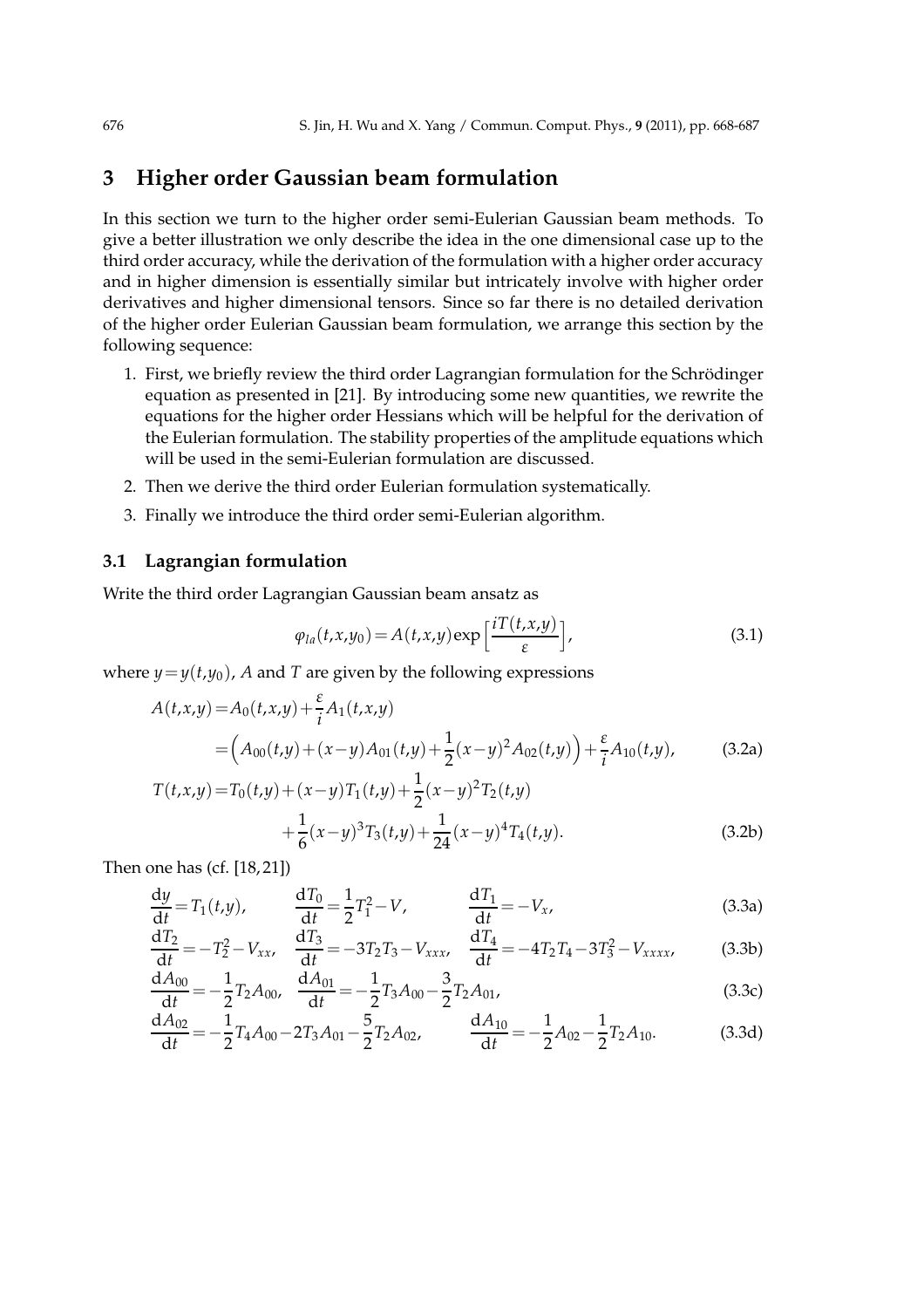Now we discuss the stability of the initial value problem to (3.3c)-(3.3d). This stability is important for the Lagrangian method bus was not studied in [18, 21].

#### **Theorem 3.1.** *The initial value problem to Eqs.* (3.3c)-(3.3d) *are stable for all t*  $>0$ *.*

*Proof.* Since (3.3c)-(3.3d) can be solved one after another, the off-diagonal part of the right hand side serves as a forcing term, thus do not affect the stability of this system. Thus for stability of the initial value problem of (3.3c)-(3.3d), it suffices to drop the off-diagonal terms, and study the following system

$$
\frac{dA_{00}}{dt} = -\frac{1}{2}T_2A_{00}, \qquad \frac{d\tilde{A}_{01}}{dt} = -\frac{3}{2}T_2\tilde{A}_{01},
$$

$$
\frac{d\tilde{A}_{02}}{dt} = -\frac{5}{2}T_2\tilde{A}_{02}, \qquad \frac{d\tilde{A}_{10}}{dt} = -\frac{1}{2}T_2\tilde{A}_{10}.
$$

This system can be integrated analytically to get

$$
A_{00}(t) = A_{00}(0) \exp\left[-\frac{1}{2} \int_0^t T_2(s) \, ds\right], \qquad \tilde{A}_{01}(t) = \tilde{A}_{01}(0) \exp\left[-\frac{3}{2} \int_0^t T_2(s) \, ds\right],
$$

$$
\tilde{A}_{02}(t) = \tilde{A}_{02}(0) \exp\left[-\frac{5}{2} \int_0^t T_2(s) \, ds\right], \qquad \tilde{A}_{10}(t) = \tilde{A}_{10}(0) \exp\left[-\frac{1}{2} \int_0^t T_2(s) \, ds\right].
$$

Although the sign of  $T_2$  is indefinite, as we showed in the Theorem 2.1 of [8], one can see that

$$
\left|\exp\left[-\frac{1}{2}\int_0^t T_2(s)ds\right]\right| = |W_{22}|^{-\frac{1}{2}} < C,
$$
 for all  $t > 0$ ,

where *C* is a positive constant. Therefore  $A_{00}$ ,  $\tilde{A}_{01}$ ,  $\tilde{A}_{02}$  and  $\tilde{A}_{10}$  are all bounded for  $t > 0$ which implies the stabilities of (3.3c)-(3.3d).  $\Box$ 

One idea of the classical Gaussian beam method is to replace the nonlinear Riccati equation by a system of linear dynamic ray tracing equations using suitable change of variables. Analogously we introduce the following linear system which is equivalent to the Riccati type systems (3.3b):

$$
\frac{dW_{21}}{dt} = V_{xx}W_{22}, \qquad \frac{dW_{22}}{dt} = -W_{21}, \qquad \frac{dW_{31}}{dt} = 2V_{xx}W_{32} + V_{xxx}W_{22}, \qquad (3.4a)
$$

$$
\frac{dW_{32}}{dt} = -W_{31} + V_{xx}W_{33}, \quad \frac{dW_{33}}{dt} = -2W_{32}, \quad \frac{dW_{41}}{dt} = 3V_{xx}W_{42} + 3V_{xxx}W_{32} + V_{xxxx}W_{22}, \quad (3.4b)
$$

$$
\frac{dW_{42}}{dt} = -W_{41} + 2V_{xx}W_{43} + V_{xxx}W_{33}, \qquad \frac{dW_{43}}{dt} = -2W_{42} + V_{xx}W_{44}, \qquad \frac{dW_{44}}{dt} = -3W_{43}.
$$
 (3.4c)

By some tedious calculation one knows that the following quantities satisfy (3.3b) exactly,

$$
T_2 = -\frac{W_{21}}{W_{22}},\tag{3.5a}
$$

$$
T_3 = -\frac{W_{31} + 2T_2 W_{32} + T_2^2 W_{33}}{W_{22}},
$$
\t(3.5b)

$$
T_4 = -\frac{W_{41} + 3T_3W_{32} + 3T_2W_{42} + 3T_2^2W_{43} + 3T_2T_3W_{33} + T_2^3W_{44}}{W_{22}}.\tag{3.5c}
$$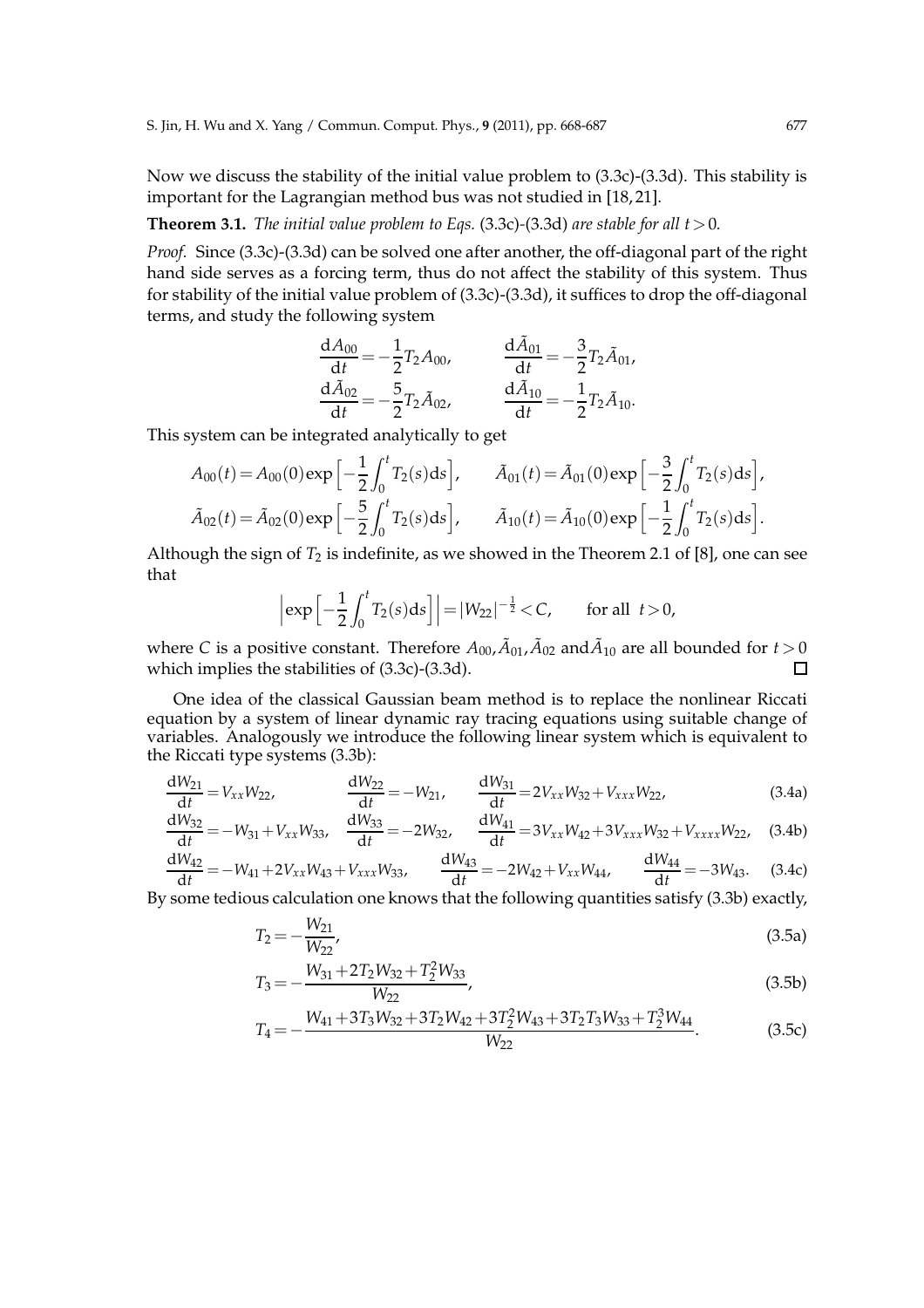### **3.2 An Eulerian formulation**

Taking the derivatives of (1.6b) with *x* and *p* up to the third order yields

$$
\mathcal{L}\phi_x = V_{xx}\phi_p, \qquad \mathcal{L}\phi_p = -\phi_x, \qquad \mathcal{L}\phi_{xx} = 2V_{xx}\phi_{xp} + V_{xxx}\phi_p, \n\mathcal{L}\phi_{xp} = -\phi_{xx} + V_{xx}\phi_{pp}, \qquad \mathcal{L}\phi_{pp} = -2\phi_{xp}, \qquad \mathcal{L}\phi_{xxx} = 3V_{xx}\phi_{xxp} + 3V_{xxx}\phi_{xp} + V_{xxx}\phi_p, \n\mathcal{L}\phi_{xxp} = -\phi_{xxx} + 2V_{xx}\phi_{xpp} + V_{xxx}\phi_{pp}, \qquad \mathcal{L}\phi_{xpp} = -2\phi_{xxp} + V_{xx}\phi_{ppp}, \qquad \mathcal{L}\phi_{ppp} = -3\phi_{xpp},
$$

which implies, according to (3.4a)-(3.4c),

$$
W_{21} = \phi_x, \qquad W_{22} = \phi_p, \tag{3.6a}
$$

$$
W_{31} = \phi_{xx}, \qquad W_{32} = \phi_{xp}, \qquad W_{33} = \phi_{pp}, \tag{3.6b}
$$

$$
W_{41} = \phi_{xxx}, \quad W_{42} = \phi_{xxp}, \quad W_{43} = \phi_{xpp}, \quad W_{44} = \phi_{ppp}.
$$
 (3.6c)

**Remark 3.1.** Some intuition for constructing the Hessians  $T_r$  using  $W_{rs}$  (2≤*l* ≤4, 1≤*m* ≤*l*) could be found by differentiating the level set function with respect to *x* up to the third order,

$$
\phi(t, x, p) = 0, \quad \text{at } p = u(x) = \partial_x S(x), \tag{3.7}
$$

which gives

$$
\varphi_{x} + S_{xx}\varphi_{p} = 0,
$$
  
\n
$$
\varphi_{xx} + 2S_{xx}\varphi_{xp} + S_{xxx}\varphi_{p} + S_{xx}^{2}\varphi_{pp} = 0,
$$
  
\n
$$
\varphi_{xxx} + 3S_{xxx}\varphi_{xp} + 3S_{xx}\varphi_{xxp} + 3S_{xx}^{2}\varphi_{xpp} + S_{xxx}\varphi_{p} + 3S_{xx}S_{xxx}\varphi_{pp} + S_{xx}^{3}\varphi_{ppp} = 0.
$$

One may notice that  $T_l$  behaves the same as the *l*-th order *x*-derivative of the phase function *S*. Therefore it is easy to represent the even higher order Hessians  $T_l$ ,  $l \geq 5$  using some new  $W_{lm}$ ,  $1 \leq m \leq l$  by differentiating (3.7) more times, although the justification of the equations for  $W_{lm}$  is going to involve more tedious calculations, and is omitted here.

The second equation of Eq. (3.3a) and (3.3c)-(3.3d) imply that the Eulerian formulation for the phase and amplitudes are

$$
\mathcal{L}T_0 = \frac{1}{2}T_1^2 - V, \qquad \mathcal{L}A_{00} = -\frac{1}{2}T_2A_{00}, \qquad \mathcal{L}A_{01} = -\frac{1}{2}T_3A_{00} - \frac{3}{2}T_2A_{01},
$$
  

$$
\mathcal{L}A_{02} = -\frac{1}{2}T_4A_{00} - 2T_3A_{01} - \frac{5}{2}T_2A_{02}, \qquad \mathcal{L}A_{10} = -\frac{1}{2}A_{02} - \frac{1}{2}T_2A_{10},
$$

where *T<sup>l</sup>* , *l*=2,3,4 are given by (3.5a)-(3.5c) and (3.6a)-(3.6c).

### **3.3 Semi-Eulerian formulation**

The first two steps of the third order semi-Eulerian Gaussian beam method are essentially the same as that described in Section 2, so we only update Steps 3, 4 and 5 here.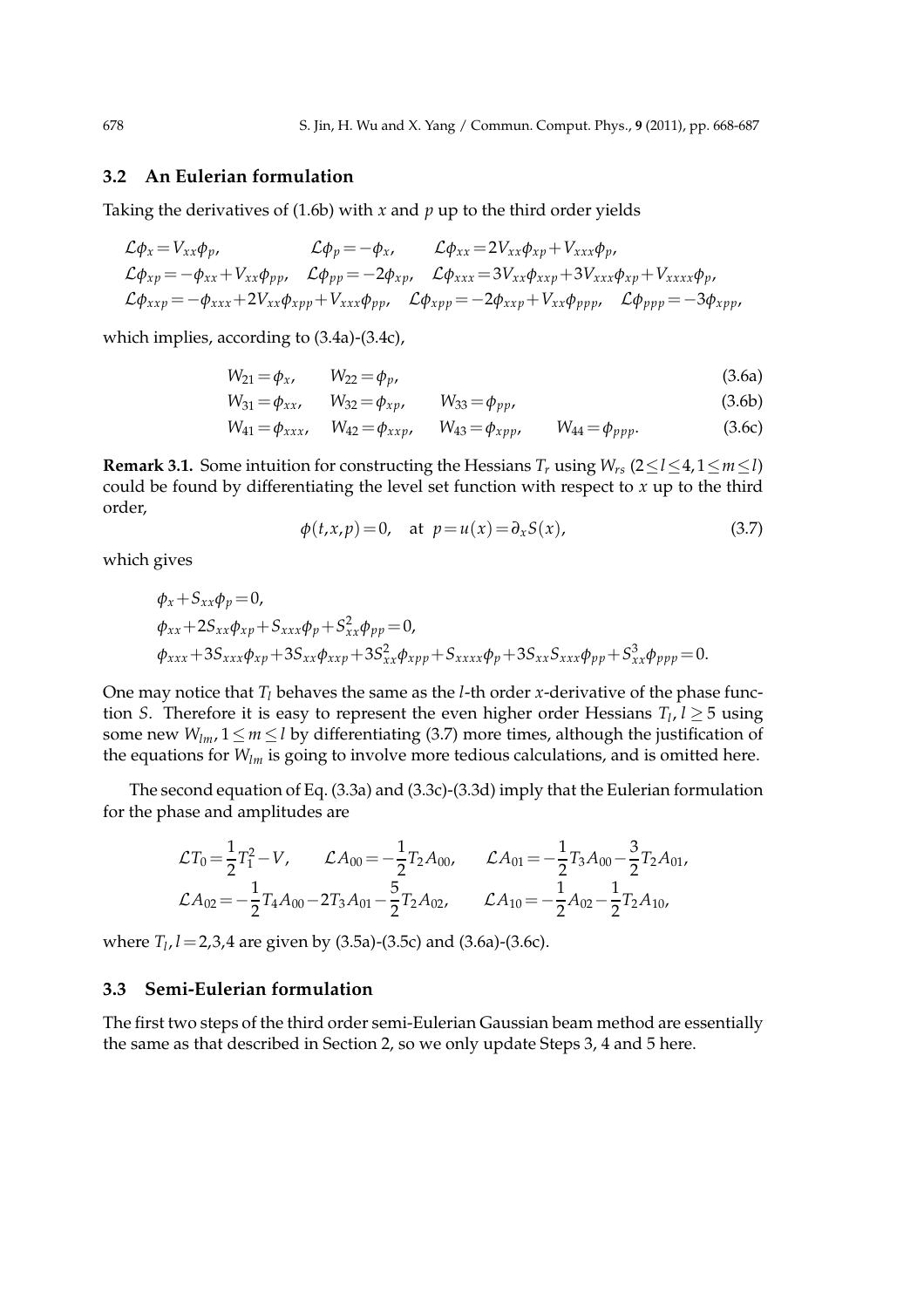S. Jin, H. Wu and X. Yang / Commun. Comput. Phys., **9** (2011), pp. 668-687 679

- Step 3. Compute *Wlm*, 2≤*l*≤4, 1≤*m*≤*l* using (3.6a)-(3.6c) by applying finite difference schemes on  $\phi(t,y^j,p^j)$  and  $\phi(t,y^{j_k},p^{j_k})$ , where  $j=1,\cdots,N_{y_0},$   $k=1,\cdots,K$ .
- Step 4. Computing the Hessians  $T_l$ ,  $l = 2.3.4$  by (3.5a)-(3.5c) and the amplitudes by (3.3c)-(3.3d) using Method 1 introduced in Section 2.2 at points  $(y^j, p^j)$ .
- Step 5. The approximate Gaussian beam solution is given by the following discrete summation formula,

$$
\Phi_{se}^{\varepsilon}(t,x) = \sum_{j=1}^{N_{y_0}} \left(\frac{1}{2\pi\varepsilon}\right)^{\frac{1}{2}} r_{\theta}(x-y^j) \varphi_{se}^{\varepsilon}(t,x,y^j,p^j) \Delta y_0, \tag{3.8}
$$

where  $\Delta y_0$  is the mesh size for the uniformly distributed points  $y^j_0$  $v_0$ *r*<sup>*θ*∈*C***<sub>∞</sub><sup>∞</sup><sub>0</sub></sup></sup>**  $\sum_{0}^{\infty}$ (**R**),  $r_{\theta} \ge 0$ is a truncation function with  $r_{\theta} \equiv 1$  in a ball of radius  $\theta > 0$  about the origin and

$$
\varphi_{se}^{\varepsilon}(t,x,y^j,p^j) = A(t,x,y^j,p^j) \exp\left[\frac{iT(t,x,y^j,p^j)}{\varepsilon}\right],\tag{3.9}
$$

where *A* and *T* are given by

$$
A(t, x, y^j, p^j) = \left(A_{00}(t, y^j, p^j) + (x - y^j)A_{01}(t, y^j, p^j) + \frac{1}{2}(x - y^j)^2A_{02}(t, y^j, p^j)\right) + \frac{\varepsilon}{i}A_{10}(t, y^j, p^j),
$$
  

$$
T(t, x, y^j, p^j) = T_0(t, y^j, p^j) + (x - y^j)T_1(t, y^j, p^j) + \frac{1}{2}(x - y^j)^2T_2(t, y^j, p^j) + \frac{1}{6}(x - y^j)^3T_3(t, y^j, p^j) + \frac{1}{24}(x - y^j)^4T_4(t, y^j, p^j).
$$

**Remark 3.2.** The higher order semi-Eulerian Gaussian beam method has the following properties:

- 1. We use  $(3.5a)-(3.5c)$  and  $(3.6a)-(3.6c)$  to compute the  $T_l$ ,  $l=2,3,4$ , therefore it removes the stability constrain of solving (3.3b) (or (3.4a)-(3.4c)) directly. Since the real part of *T*<sup>2</sup> is possibly negative, it usually requires *implicit* numerical solvers to guarantee the stabilities of (3.3b) which greatly increases the algorithm complexity and computing time. The stability constraint becomes even worse when one goes to the high dimensional cases,
- 2. The time step for solving (2.1a)-(2.2) needs to be smaller than the one for (2.3a)- (2.3b) and (3.3c)-(3.3d) due to the accuracy requirement as we have discussed in Remark 2.1,
- 3. For higher dimension problems, the semi-Eulerian Gaussian beam method can be extended straightforwardly by taking gradient of (1.6b) with respect to *x* and *p*. Moreover, the semi-Eulerian Gaussian beam method for higher dimension and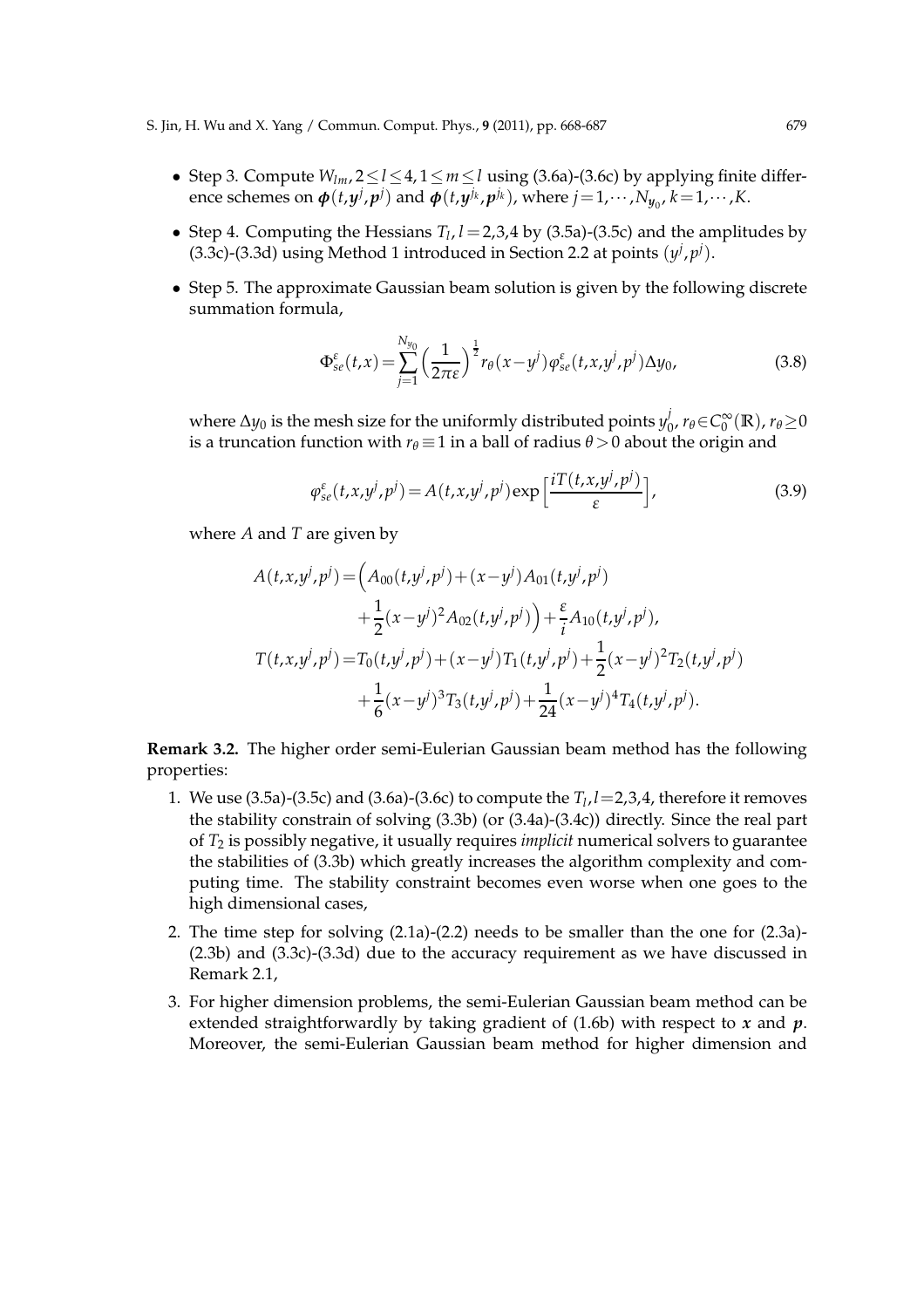higher order cases can be much more effective since the direct computation of nonlinear ODE systems (3.3b) for  $T_l(2 \le l \le 4)$  is rather difficult and the computational cost to a large ODE systems (3.4a) for *Wlm* is also extremely high.

**Remark 3.3.** As discussed in [21], the Gaussian beam solution (3.1)-(3.2) may break down when higher order terms in the phase function  $T_l$  ( $l \geq 3$ ) is considered. For example in 1d, the imaginary part of  $T_l$ ( $l \geq 3$ ) does not remain positive, this makes the solution no longer a Gaussian profile. A simple approach provided in [21] is to expand higher order exponential terms in the form of powers series, e.g., the third order Gaussian beam solution can be rewritten as

$$
\varphi = (A_{00} + \tilde{x}A_{01} + \frac{1}{2}\tilde{x}^2A_{02} + \frac{\varepsilon}{i}A_{10})\exp\left[\frac{i}{\varepsilon}\left(T_0 + \tilde{x}T_1 + \frac{1}{2}\tilde{x}^2T_2\right)\right]
$$

$$
\times \left[1 + \frac{i}{\varepsilon}\frac{T_3}{6}\tilde{x}^3 + \frac{1}{2}\left(\frac{i}{\varepsilon}\frac{T_3}{6}\tilde{x}^3\right)^2\right] \times \left(1 + \frac{i}{\varepsilon}\frac{T_4}{24}\tilde{x}^4\right),
$$

in which  $\tilde{x} = x - y$ .

# **4 Numerical examples**

In this section we give three numerical examples to verify the accuracy and efficiency of the semi-Eulerian Gaussian beam method. In the first and third example, as potential *V* = 0, the reference solution  $\Psi^{\varepsilon}$  of the Schrödinger equation (1.1) can be computed as

$$
\Psi^{\varepsilon}(t,x) = \mathcal{F}^{-1}\left\{\mathcal{F}(\Psi^{\varepsilon}(0,x))\exp\left[i\frac{\varepsilon|\mathbf{k}|^2}{2}t\right]\right\},\,
$$

here  $\mathcal F$  and  $\mathcal F^{-1}$  are the Fourier and the inverse Fourier transforms, and  $k$  is the Fourier variable. This solution could be approximated using the subroutines *fft* and *ifft* in Matlab. In the second example, the reference solution  $\Psi^{\varepsilon}$  to Schödinger equation (1.1) is obtained by the Strang splitting spectral method [1] with a very fine mesh and a very small time step. In all examples, we choose a suitably large domain so that the periodic boundary condition does not introduce a significant error to the initial value problem. The truncation parameter  $\theta$  in (2.6) is chosen fairly large as we discussed in [8].

**Example 4.1.** (1d): We take  $V = 0$ ,  $A_0 = e^{-25x^2}$ ,  $S_0 = \pi^{-1} \cos(\pi x)$  in (1.2). Then

$$
\phi(0,y,p) = -iy + (p - S'_0(y)) = -iy + p + \sin(\pi y), \n\phi(t,y,p) = -i(y - pt) + p + \sin(\pi(y - pt)).
$$

Thus the quantities  $T_l$ ,  $2 \le l \le 4$ , can be solved analytically by using relation (3.5a)-(3.6c). The amplitude *A* is computed by Method 1 (Option A) in Section 2.2, by using the fourth order Runge-Kutta method as the ODE solver. The time step ∆*t* in (3.3c)-(3.3d) and the number of beams  $N_{y_0}$  are taken according to  $\Delta t\!\sim\! \varepsilon^{-1/2}$  and  $N_{y_0}\!\sim\! \varepsilon^{-1/2}$ , e.g., the matched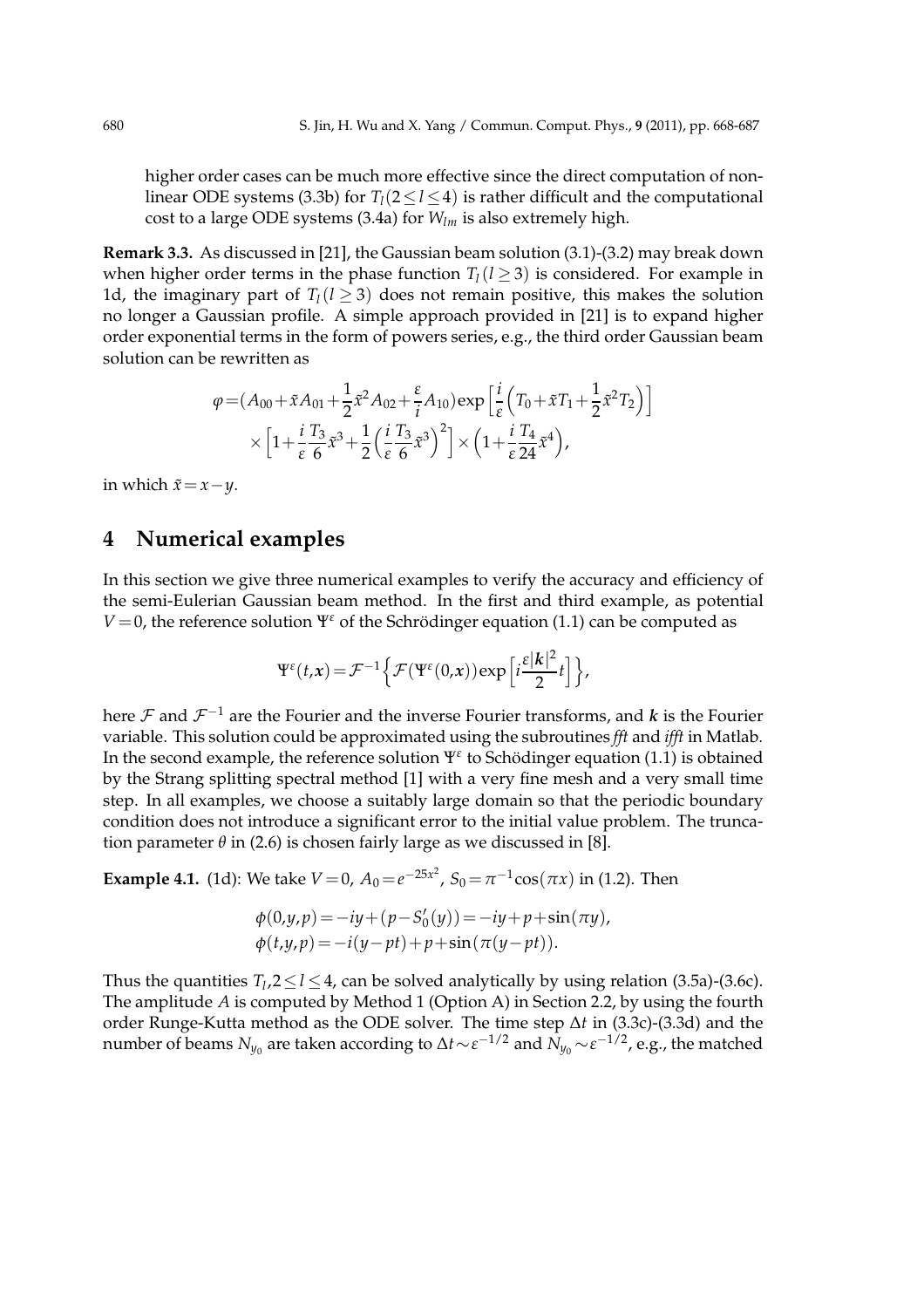Table 1: The  $l^2$  errors of the first, second and third order semi-Eulerian Gaussian beam methods for Example 4.1. The first three lines are about the initial  $l^2$  errors at  $t=0$ , and the second three lines are about the  $l^2$  errors at *t*=0.5. The convergence rate in *ε* are 0.9784 of 1st order, 0.9449 of 2nd order and 1.8909 of 3rd order.

| 256                                                                                                                                                               | 1024 | 2048 | 4096                                                                                                                                                                 |
|-------------------------------------------------------------------------------------------------------------------------------------------------------------------|------|------|----------------------------------------------------------------------------------------------------------------------------------------------------------------------|
| 1st order $\left[2.02\times10^{-2}\right]$ $1.08\times10^{-2}$ $\left[5.62\times10^{-3}\right]$ $2.86\times10^{-3}$ $\left[1.44\times10^{-3}\right]$              |      |      |                                                                                                                                                                      |
| 2nd order $\left[1.51 \times 10^{-2} \right]$ 9.03 $\times 10^{-3}$ $\left[4.92 \times 10^{-3} \right]$ 2.57 $\times 10^{-3}$ $\left[1.31 \times 10^{-3} \right]$ |      |      |                                                                                                                                                                      |
|                                                                                                                                                                   |      |      | 3rd order $\left[ 5.58 \times 10^{-3} \right]$ $1.81 \times 10^{-3}$ $\left[ 5.09 \times 10^{-4} \right]$ $1.35 \times 10^{-4}$ $\left[ 3.48 \times 10^{-5} \right]$ |
|                                                                                                                                                                   |      |      | 1st order $\left[2.17 \times 10^{-2} \right]$ $1.08 \times 10^{-2}$ $\left[5.62 \times 10^{-3} \right]$ $2.86 \times 10^{-3}$ $\left[1.44 \times 10^{-3} \right]$    |
|                                                                                                                                                                   |      |      | 2nd order   $2.06 \times 10^{-2}$   $1.11 \times 10^{-2}$   $5.82 \times 10^{-3}$   $2.97 \times 10^{-3}$   $1.50 \times 10^{-3}$                                    |
|                                                                                                                                                                   |      |      | 3rd order   $1.26 \times 10^{-2}$   $3.69 \times 10^{-3}$   $1.00 \times 10^{-3}$   $2.60 \times 10^{-4}$   $6.66 \times 10^{-5}$                                    |

Table 2: The  $l^1, l^2, l^\infty$  errors of the third order semi-Eulerian Gaussian beam method for Example 4.1. The convergence rate in *ε* are 1.9426 in the  $l^1$  norm, 1.8909 in the  $l^2$  norm and 1.8031 in the  $l^\infty$  norm.

|                            | 256                                         |                                               | 1024                  | 2048                                                                                          | 4096                  |
|----------------------------|---------------------------------------------|-----------------------------------------------|-----------------------|-----------------------------------------------------------------------------------------------|-----------------------|
| initial $l^1$ error        |                                             | $2.29 \times 10^{-3}$ 7.21 $\times 10^{-4}$   |                       | $2.00\times10^{-4}$   5.26 $\times10^{-5}$                                                    | $1.35 \times 10^{-5}$ |
| initial $l^2$ error        | $5.58 \times 10^{-3}$ $1.81 \times 10^{-3}$ |                                               | $5.09 \times 10^{-4}$ | $1.35 \times 10^{-4}$ 3.48 $\times 10^{-5}$                                                   |                       |
| initial $l^{\infty}$ error |                                             | $2.45 \times 10^{-2}$   $8.27 \times 10^{-3}$ |                       | $2.35 \times 10^{-3}$ 6.27 $\times 10^{-4}$ 1.62 $\times 10^{-4}$                             |                       |
| final $l^1$ error          | $2.86 \times 10^{-3}$ $8.80 \times 10^{-4}$ |                                               |                       | $2.24 \times 10^{-4}$ 5.39 $\times 10^{-5}$ 1.31 $\times 10^{-5}$                             |                       |
| final $l^2$ error          | $1.26 \times 10^{-2}$ 3.69 $\times 10^{-3}$ |                                               | $1.00 \times 10^{-3}$ | $2.60\times10^{-4}$ 6.66 $\times10^{-5}$                                                      |                       |
| final $l^{\infty}$ error   |                                             |                                               |                       | $1.09 \times 10^{-1}$   $2.76 \times 10^{-2}$   $7.46 \times 10^{-3}$   $2.47 \times 10^{-3}$ | $7.35 \times 10^{-4}$ |

choices of (*ε*,∆*t*,*Ny*<sup>0</sup> ) can be (1/1024,1/128,128), (1/4096,1/256,256). The output time is  $t = 0.5$ .

The *l* <sup>2</sup> numerical errors of the first, second and third order semi-Eulerian Gaussian beam method are given in Table 1. The *l*<sup>1</sup>,*l*<sup>2</sup>,*l*∞ errors of the third order method are given in Table 2. We plot the wave amplitudes and the absolute errors in Fig. 1 for different *ε*. One can see that the 1st and 2nd order Gaussian beam solutions give nearly the same accuracy of  $\mathcal{O}(\varepsilon)$  in  $l^2$  norm, and the 3rd order Gaussian beam solution gives an accuracy of almost  $\mathcal{O}(\varepsilon^2)$  in  $l^2$  norm. This agrees with the error cancelation phenomenon during the beam summation discussed in [15, 18].

**Example 4.2.** (1d): We take

$$
V = \frac{1}{2}x^2, \quad A_0 = e^{-10x^2}, \quad S_0 = -\frac{1}{2}\log(2\cosh(2x))
$$

in (1.2) and output the solution at  $t = 0.65$ . We use the fourth order Runge-Kutta method to solve the ODE system (2.1a)-(2.1b), (2.3a)-(2.3b), and the time step ∆*t* here satisfies <sup>∆</sup>*t*∼*<sup>ε</sup>* <sup>−</sup>3/4. The quantities *<sup>T</sup>l*(2≤*l*≤4) are obtained by using the central difference scheme to evaluate (3.5a)-(3.6c). We use the same method as in Example 4.1 to compute the amplitude *A*. The time step ∆*t* in (3.3c)-(3.3d) and number of beams  $N_{y_0}$  are chosen the same with Example 4.1.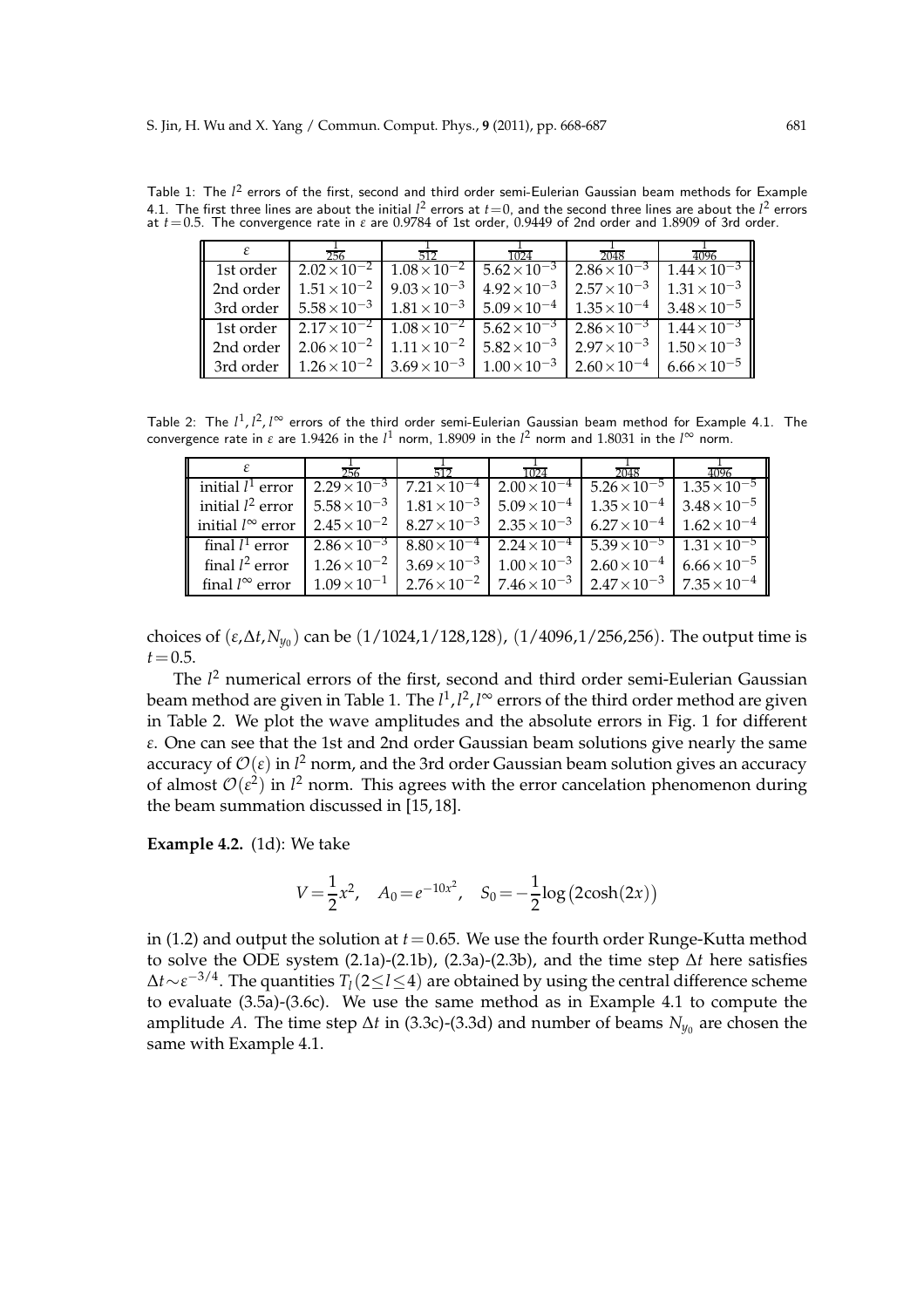

Figure 1: Example 4.1. the semi-Eulerian Gaussian beam solution in different order versus the "exact" solution for *ε*=1/256,1/512,1/1024. The left figures are the comparisons of wave amplitude at *t*=0.5; the right figures plot the point-wise errors of wave function.

The *l* <sup>2</sup> numerical errors of the first, second and third order semi-Eulerian Gaussian beam method are given in Table 3. The *l*<sup>1</sup>,*l*<sup>2</sup>,*l*∞ errors of the third order method are given in Table 4. We plot the wave amplitudes and the absolute errors in Fig. 2 for different *ε*. The convergence rate is almost the same as in Example 4.1.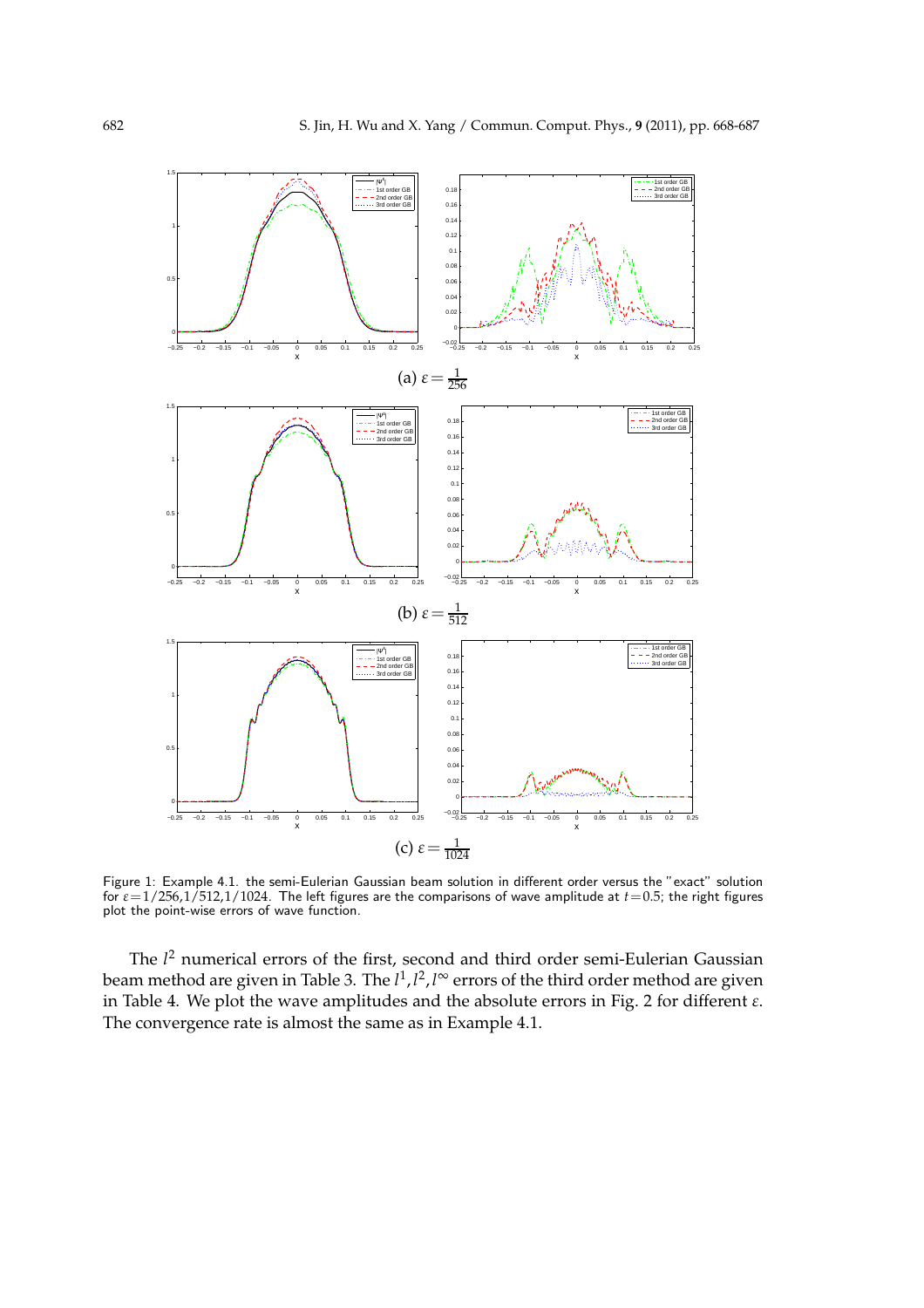

Figure 2: Example 4.2. the semi-Eulerian Gaussian beam solution in different order versus the "exact" solution for *ε*=1/256,1/512,1/1024. The left figures are the comparisons of wave amplitude at *t*=0.65; the right figures plot the point-wise errors of wave function.

**Example 4.3.** (2d): We take

$$
V = 0, \quad A_0 = e^{-25(x_1^2 + x_2^2)}, \quad S_0 = \frac{0.45}{\pi} (\sin(\pi x_1) - 1)(\sin(\pi x_2) - 1)
$$

in (1.2). In this example we study a two dimensional example which presents a pipe-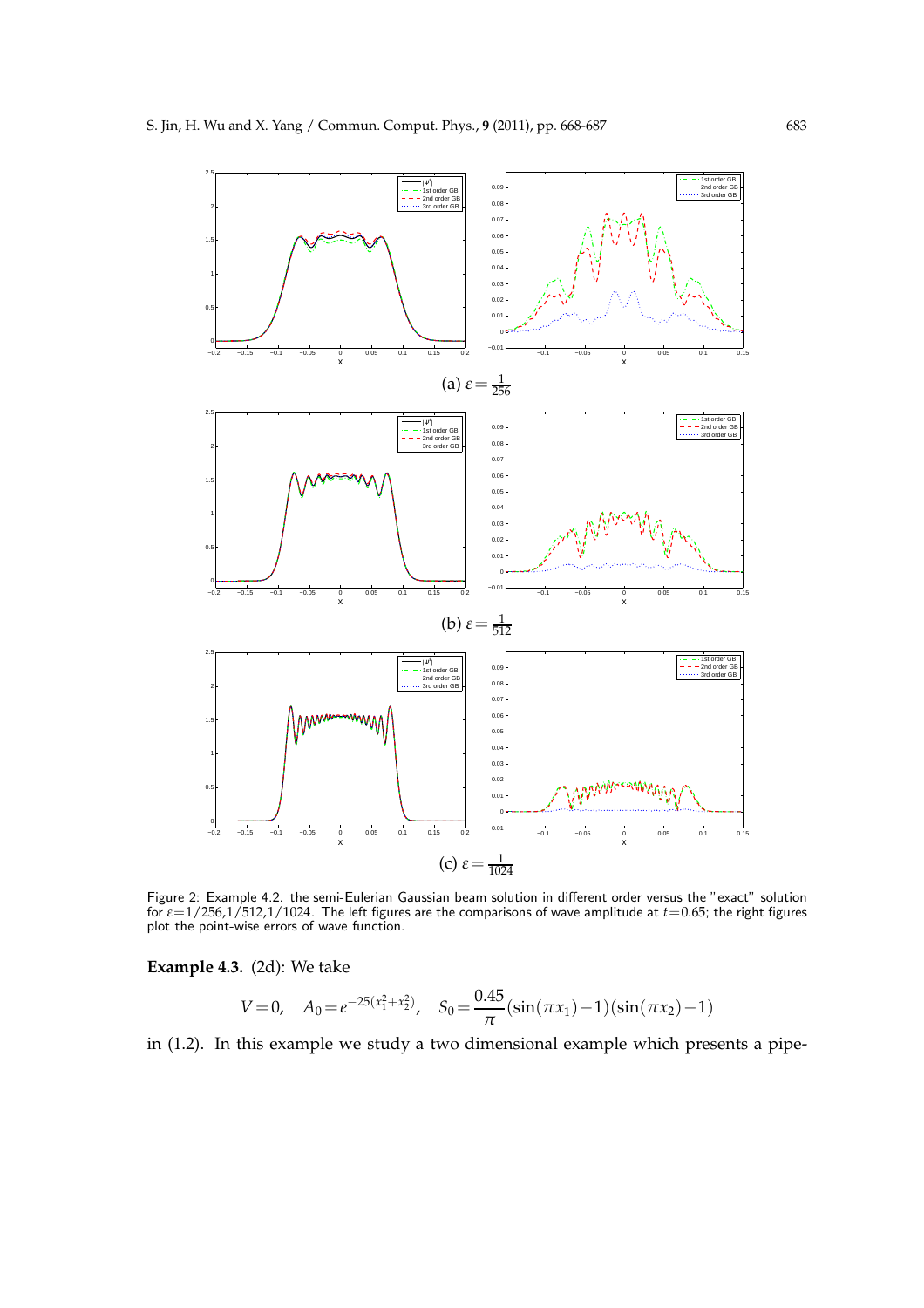Table 3: The  $l^2$  errors of the first, second and third order semi-Eulerian Gaussian beam methods for Example 4.2. The first three lines are about the initial  $l^2$  errors at  $t=0$ , and the second three lines are about the final *l* 2 errors at *t*=0.65. The convergence rate in *ε* are 0.9720 of 1st order, 0.9419 of 2nd order and 1.8722 of 3rd order method respectively.

| ε | 256 |                                                                                                                                   | 1024 | 2048 | 4096                                                                                                                                                                |
|---|-----|-----------------------------------------------------------------------------------------------------------------------------------|------|------|---------------------------------------------------------------------------------------------------------------------------------------------------------------------|
|   |     |                                                                                                                                   |      |      | 1st order $\left[1.14\times10^{-2}\right]$ 5.94 $\times10^{-3}$ 3.03 $\times10^{-3}$ 1.53 $\times10^{-3}$ 7.71 $\times10^{-4}$                                      |
|   |     | 2nd order   $9.03 \times 10^{-3}$   $5.03 \times 10^{-3}$   $2.61 \times 10^{-3}$   $1.33 \times 10^{-3}$   $6.70 \times 10^{-4}$ |      |      |                                                                                                                                                                     |
|   |     | 3rd order   $1.40\times10^{-3}$   $4.20\times10^{-4}$   $1.10\times10^{-4}$   $2.83\times10^{-5}$   $7.15\times10^{-6}$           |      |      |                                                                                                                                                                     |
|   |     |                                                                                                                                   |      |      | 1 1st order $\left[1.14 \times 10^{-2} \right]$ $5.94 \times 10^{-3}$ $\left[3.03 \times 10^{-3} \right]$ $1.53 \times 10^{-3}$ $\left[7.70 \times 10^{-4} \right]$ |
|   |     | 2nd order   $1.02 \times 10^{-2}$   $5.55 \times 10^{-3}$   $2.90 \times 10^{-3}$   $1.48 \times 10^{-3}$   $7.49 \times 10^{-4}$ |      |      |                                                                                                                                                                     |
|   |     |                                                                                                                                   |      |      | 3rd order   $2.73 \times 10^{-3}$   $8.00 \times 10^{-4}$   $2.21 \times 10^{-4}$   $5.86 \times 10^{-5}$   $1.52 \times 10^{-5}$                                   |

Table 4: The  $l^1, l^2, l^\infty$  errors of the third order semi-Eulerian Gaussian beam method for Example 4.2. The convergence rate with *ε* in 1.8961 in the  $l^1$  norm, 1.8722 in the  $l^2$  norm and 1.7898 in the  $l^\infty$  norm.

|                            | 256 |                                                                                                                       | 1024 | 2048 | 4096                                                                                                                                                            |
|----------------------------|-----|-----------------------------------------------------------------------------------------------------------------------|------|------|-----------------------------------------------------------------------------------------------------------------------------------------------------------------|
| initial $l^1$ error        |     | $7.12 \times 10^{-4}$   $2.07 \times 10^{-4}$   $5.40 \times 10^{-5}$   $1.38 \times 10^{-5}$   $3.49 \times 10^{-6}$ |      |      |                                                                                                                                                                 |
| initial $l^2$ error        |     |                                                                                                                       |      |      | $1.40\times10^{-3}$   $4.20\times10^{-4}$   $1.10\times10^{-4}$   $2.83\times10^{-5}$   $7.15\times10^{-6}$                                                     |
| initial $l^{\infty}$ error |     |                                                                                                                       |      |      | $4.36 \times 10^{-3}$   $1.55 \times 10^{-3}$   $4.10 \times 10^{-4}$   $1.05 \times 10^{-4}$   $2.67 \times 10^{-5}$                                           |
| final $l^1$ error          |     |                                                                                                                       |      |      | $\frac{5.72 \times 10^{-4} + 1.74 \times 10^{-4} + 4.67 \times 10^{-5} + 1.19 \times 10^{-5} + 2.98 \times 10^{-6}}{1.19 \times 10^{-5} + 2.98 \times 10^{-6}}$ |
| final $l^2$ error          |     |                                                                                                                       |      |      | $2.73 \times 10^{-3}$   $8.00 \times 10^{-4}$   $2.21 \times 10^{-4}$   $5.86 \times 10^{-5}$   $1.52 \times 10^{-5}$                                           |
| final $l^{\infty}$ error   |     |                                                                                                                       |      |      | $2.53 \times 10^{-2}$   $5.13 \times 10^{-3}$   $1.76 \times 10^{-3}$   $5.76 \times 10^{-4}$   $1.77 \times 10^{-4}$                                           |

Table 5: The  $l^1$ ,  $l^2$ ,  $l^\infty$  errors of the first order semi-Eulerian Gaussian beam method for Example 4.3. The convergence rate with *ε* are 1.1207 in the *l*<sup>1</sup> norm, 1.0879 in the *l*<sup>2</sup> norm and 0.7812 in the *l*<sup>∞</sup> norm.

|                            | 256                   |                       |                       |
|----------------------------|-----------------------|-----------------------|-----------------------|
| initial $l^1$ error        | $1.23 \times 10^{-2}$ | $6.88 \times 10^{-3}$ | $3.68 \times 10^{-3}$ |
| initial $l^2$ error        | $3.17 \times 10^{-2}$ | $1.78 \times 10^{-2}$ | $9.53 \times 10^{-3}$ |
| initial $l^{\infty}$ error | $1.81 \times 10^{-1}$ | $1.01 \times 10^{-1}$ | $5.37 \times 10^{-2}$ |
| final $l^1$ error          | $1.83 \times 10^{-2}$ | $7.74 \times 10^{-3}$ | $3.87 \times 10^{-3}$ |
| final $l^2$ error          | $4.41 \times 10^{-2}$ | $1.98 \times 10^{-2}$ | $9.76 \times 10^{-3}$ |
| final $l^{\infty}$ error   | $2.67 \times 10^{-1}$ | $1.64 \times 10^{-1}$ | $9.04 \times 10^{-2}$ |

shape caustics as shown in [7]. We use the first order semi-Eulerian Gaussian beam method and output the solution at  $t = 1$ . The solution of (1.6b) is given by

$$
\varphi_1(t, y_1, y_2, p_1, p_2)
$$
  
=  $-i(y_1 - p_1 t) + (p_1 - 0.45\cos(\pi(y_1 - p_1 t))(\sin(\pi(y_2 - p_2 t)) - 1)),$   

$$
\varphi_2(t, y_1, y_2, p_1, p_2)
$$
  
=  $-i(y_2 - p_2 t) + (p_2 - 0.45\cos(\pi(y_2 - p_2 t))(\sin(\pi(y_1 - p_1 t)) - 1)),$ 

which gives *T*<sup>2</sup> analytically. The amplitude *A* is obtained by Method 2 in Section 2.2.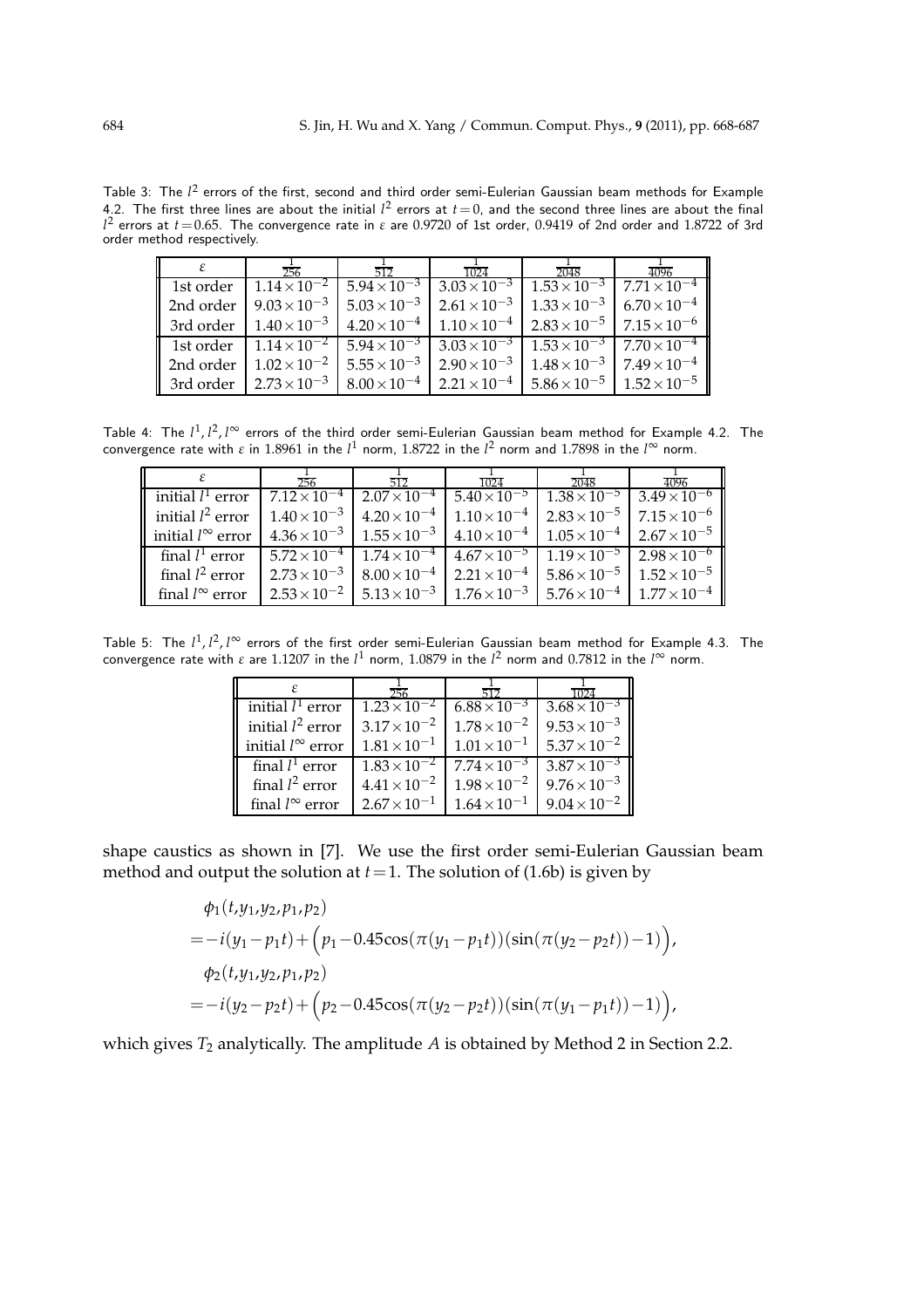

(c) Numerical Error, Left: *ε*=1/512, Right: *ε*=1/1024

Figure 3: Example 4.3. the comparisons of wave amplitudes using the first order semi-Eulerian Gaussian beam method for  $\varepsilon = 1/512, 1/1024$ .

The  $l^1$ ,  $l^2$ ,  $l^{\infty}$  errors of the first order method at  $t = 1$  are given in Table 5. We plot the comparison of the wave amplitudes in Fig. 3 for *ε*=1/512,1/1024.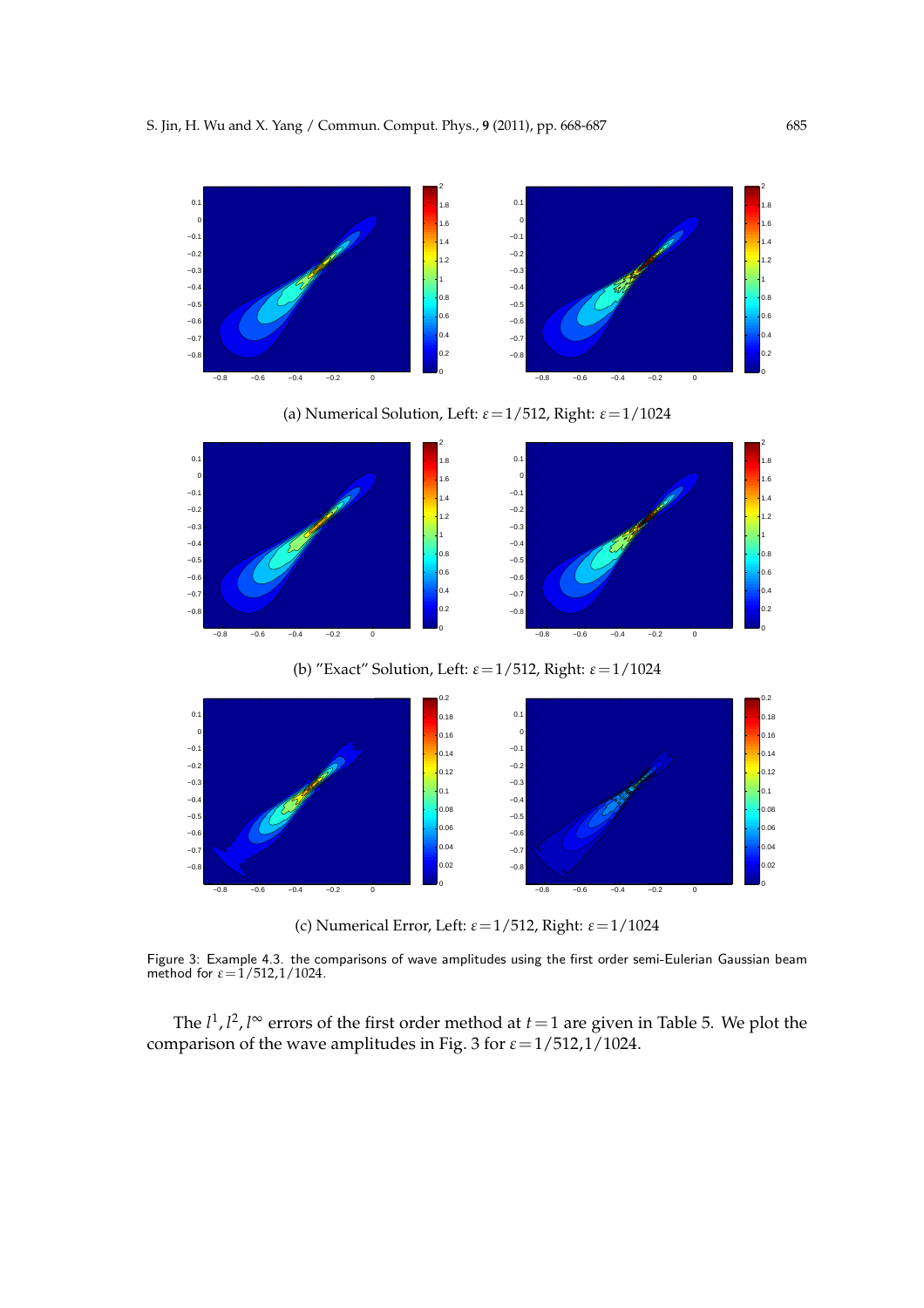# **5 Conclusions**

In this paper, we introduce a semi-Eulerian implementation of the Eulerian Gaussian beam method developed in [8]. By evolving the ray tracing equations, we determine the center of the beams which enables us to compute the level set functions only *locally* thus is much more efficient than the phase-space based Eulerian method. We also trace back in time along the rays so as to improve the numerical accuracy in the Gaussian beam summation. The overall cost is slightly higher than a full Lagrangian method but much lower than the phase-space Eulerian method. It offers a numerical resolution comparable to the Eulerian method but better than a Lagrangian method since it avoids the problem of diverging rays in a Lagrangian method. We also generalize the semi-Eulerian Gaussian beam method to a third order Gaussian beam method. Several numerical examples are given to show the accuracy and efficiency of the semi-Eulerian and high order Gaussian beam methods.

# **Acknowledgments**

This work was partially supported by NSF grant No. DMS-0608720, NSF FRG grant DMS-0757285, NSAF Projects 10676017, NSFC Projects 10971115, and the National Basic Research Program of China under the grant 2005CB321701. S. Jin was also supported by a Van Vleck Distinguished Research Prize from University of Wisconsin-Madison.

### **References**

- [1] W. Bao, S. Jin and P. A. Markowich, On time-splitting spectral approximations for the Schrödinger equation in the semiclassical regime, J. Comput. Phys., 175 (2002), 487–524.
- [2] V. Cerveny, M. M. Popov and I. Psencik, Computation of wave fields in inhomogeneous media-Gaussian beam approach, Geophys. J. R. Astr. Soc., 70 (1982), 109–128.
- [3] E. J. Heller, Cellular dynamics: a new semiclassical approach to time-dependent quantum mechanics, J. Chem. Phys., 94 (1991), 2723–2729.
- [4] E. J. Heller, Guided Gaussian wave packets, Accounts. Chem. Res., 39 (2006), 127–134.
- [5] N. R. Hill, Gaussian beam migration, Geophys., 55 (1990), 1416–1428.
- [6] N. R. Hill, Prestack Gaussian-beam depth migration, Geophys., 66 (2001), 1240–1250.
- [7] S. Jin and S. Osher, A level set method for the computation of multivalued solutions to quasi-linear hyperbolic PDEs and Hamilton-Jacobi equations, Commun. Math. Sci., 1 (2003), 575–591.
- [8] S. Jin, H. Wu and X. Yang, Gaussian beam methods for the Schrödinger equation in the semi-classical regime: Lagrangian and Eulerian formulations, Commun. Math. Sci., 6 (2008), 995–1020.
- [9] S. Jin, H. Wu and X. Yang, A numerical study of the Gaussian beam methods for onedimensional Schrödinger-Poisson equations, J. Comput. Math., 28 (2010), 261–272.
- [10] S. Jin, H. Wu, X. Yang and Z. Y. Huang, Bloch decomposition-based Gaussian beam method for the Schrödinger equation with periodic potentials, J. Comput. Phys., 229 (2010), 4869– 4883.